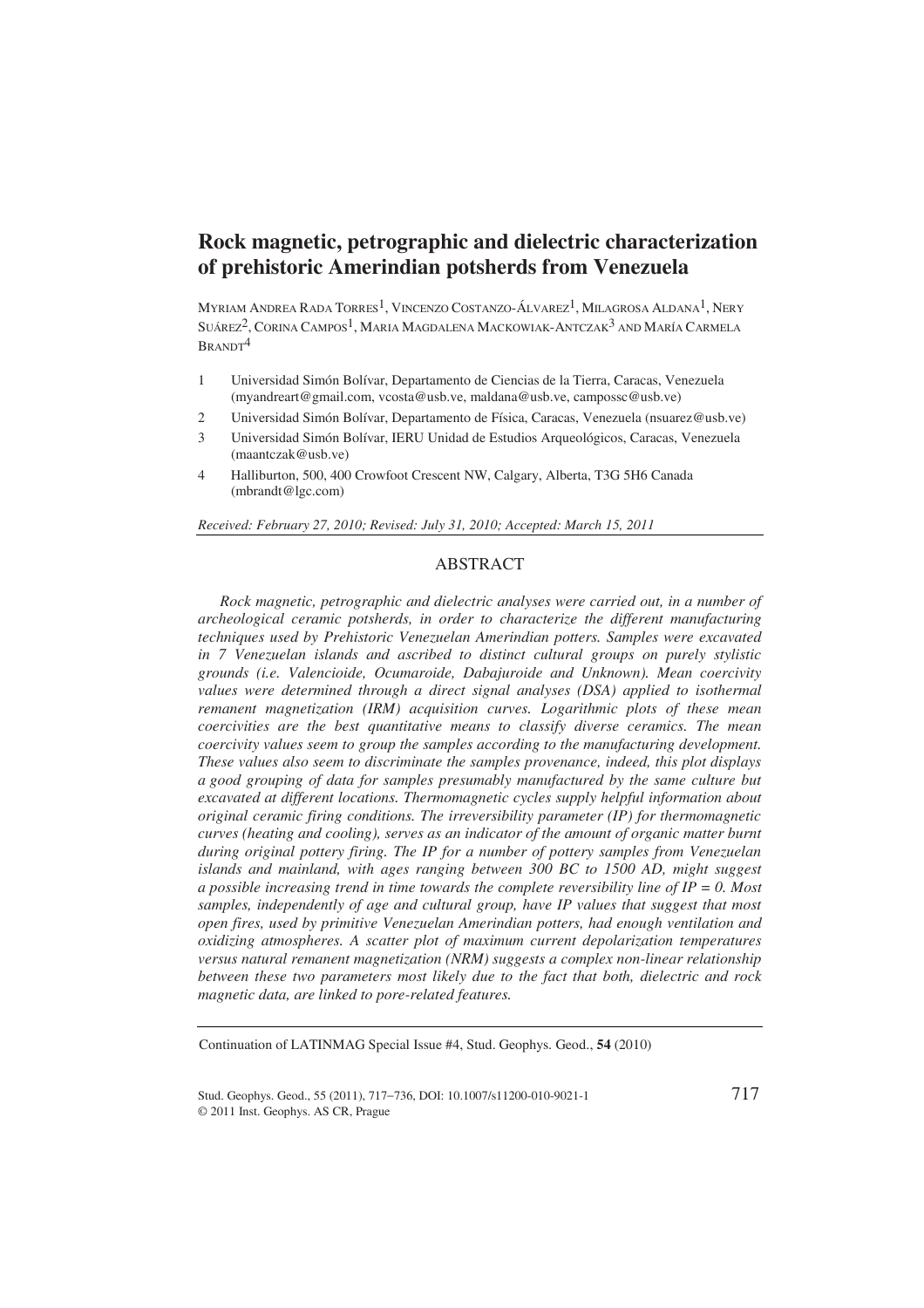Ke y words: rock magnetism, petrographic, dielectric, TSDC, Amerindian pottery

# 1. INTRODUCTION

Aboriginal ceramics can be regarded as cultural markers that allow the characterization of human social groups. Since archeological potsherds are easily found in large amounts and spread over large regions, their study provides some insight about technological, historical-cultural and artistic aspects of ancient people. Indeed, the geographic location where a ceramic vessel or figurine was manufactured, as well as the methods and raw materials used for its craftsmanship, are of foremost importance to archeologists since this information yields evidence for trade and cultural links in ancient times (*Shepard, 1980* and *Orton et al., 1993*).

Archeological provenance studies, using rock magnetic properties, have been previously applied to obsidian samples from the Mediterranean region (*McDougall et al., 1983*), Argentinian and Chilean Patagonia (*Vasquez et al., 2001*) and central Mexico (*Urrutia-Fucugauchi, 1999*). *Beatrice et al. (2008)* have combined magnetic properties, derived from hysteresis loops, with colour surveys to characterize burnt clays and archaeological tiles from Pompeii and Gravina di Puglia, Italy. *Rasmussen (2001)* combined Magnetic Susceptibility and Luminescence measurements for provenance studies of pottery at three different sites in Denmark. *Mooney et al. (2003)* used magnetic susceptibility and isothermal remanence in provenance studies at archaeological ochre quarries in Australia. In Venezuela, *Costanzo-Álvarez et al. (2006)* and *Rada et al. (2008)* have formerly carried out provenance studies for a collection of potsherds from some Venezuelan islands.

In *Costanzo-Álvarez et al. (2006)* it was employed, for the first time, a two-fold magneto/dielectric technique (i.e. rock magnetic properties and thermally stimulated depolarization currents technique or TSDC). They concluded that conventional petrographic analyses agree with clusters of data identified in scatter plots of initial magnetic susceptibility (*MS*) versus saturation isothermal remanent magnetization (*SIRM*), and natural remanent magnetization (*NRM*). *MS*, *SIRM* and *NRM* appear to describe clay sources whereas other properties, such as high temperature *MS* and dielectric TSDC parameters, seem to relate to different steps of pottery fabrication (i.e. clay preparation, finishing and firing).

Apart from these preliminary provenance studies, some of the latest archeometric research projects in Venezuela include the determination of paleointensities for a set of Venezuelan potsherds (*Brandt and Costanzo-Álvarez, 1999*), X-ray fluorescence, instrumental neutron activation analysis and prompt gamma activation analysis (*Kasztovszky et al., 2004* and *Sajo-Bohus et al., 2005*).

In Venezuela, archeological pottery samples are one of the very few vestiges of the pre-hispanic past providing valuable information about the country's first inhabitants. In this study we attempt to completely characterize, via petrographic, rock magnetic and dielectric analyses, a set of potsherds, from some Venezuelan islands, with ages between 1060 AD and 1530 AD. This group includes those samples previously studied in *Costanzo-Álvarez et al. (2006)* and *Rada et al. (2008)*. The potsherds analyzed in these studies (Table 1) were excavated in archeological sites in Los Roques Archipelago (Dos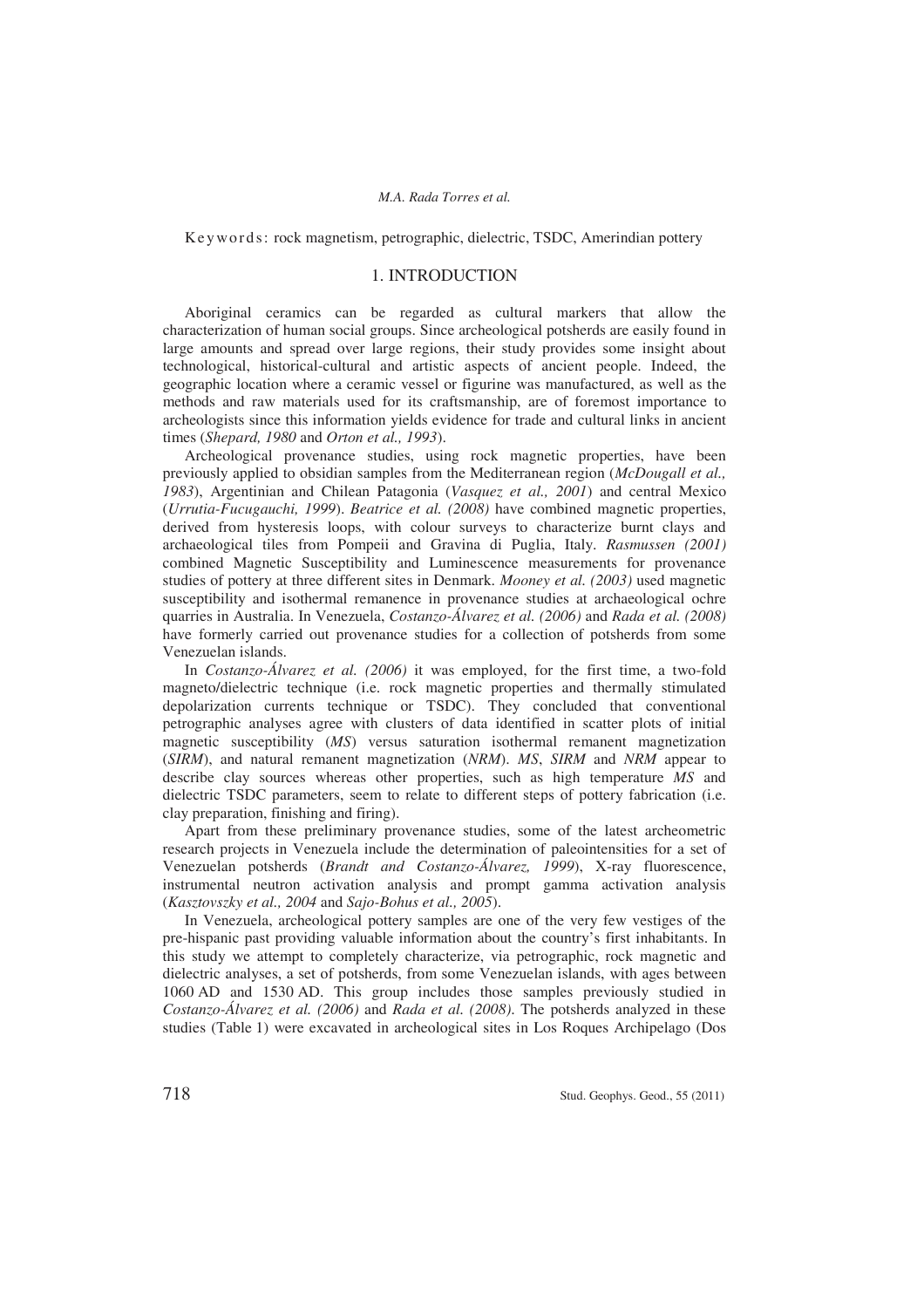| Archipelago/<br>Island | Culture        | <b>Site</b>           | Age $(AD)$     | Number of<br>Samples        | Number of<br>Specimens |
|------------------------|----------------|-----------------------|----------------|-----------------------------|------------------------|
| Los Roques             | Ocumaroide     | Domusky Norte         | $1060 \pm 90$  |                             | 21                     |
|                        |                | Dos Mosquises         | $1430 \pm 80$  | 6                           | 30                     |
|                        | Valencioide    | Cayo Sal              | $1200 \pm 100$ | $\mathfrak{D}$              | 13                     |
|                        |                | Dos Mosquises         | $1430 \pm 80$  | 4                           | 20                     |
|                        | <b>Unknown</b> | Dos Mosquises         | $1430 \pm 80$  | $\overline{2}$              | 10                     |
| La Orchila             | Valencioide    | Los Mangles           | $1370 \pm 80$  | $\mathcal{D}_{\mathcal{L}}$ | 13                     |
| Las Aves               | Dabajuroide    | Isla del Tesoro       | $1530 \pm 80$  | $\mathfrak{D}$              | 14                     |
|                        |                | Curricai              | $1530 \pm 80$  | 2                           | 11                     |
| La Blanquilla          | <i>Unknown</i> | Cuevas de la Cabecera | $1130 \pm 120$ | 5                           | 45                     |

**Table 1.** Pottery samples analyzed in this study. Radiocarbon non-calibrated ages were determined on organic matter from the ceramic pieces archaeological context (*Antczak and Antczak, 2007*).

Mosquises, Cayo Sal and Domusky Norte), Las Aves de Sotavento Archipelago (Curricai and Isla del Tesoro), La Orchila (Los Mangles) and La Blanquilla (Cuevas de la Cabecera) islands (Fig. 1). We extend the previous works by adding new experimental data and re-examining prior results using new methods. In this fashion, the irreversibility parameter of thermomagnetic curves (*IP*), previously used as an indicator of the amount of organic matter burnt during original pottery firing for three representative samples of the Dos Mosquises (*Rada et al., 2008*), is applied here to the whole set of samples. In *Costanzo-Álvarez et al. (2006)* the ceramic samples were dielectrically characterized, in this study this technique is employed on the whole set of samples. The IRM curves of all the studied samples are analyzed here using an alternative approach to decompose them (*Aldana et al., 2011*). The parameters derived from this decomposition, mainly the mean coercivities, could help to discriminate between cultural groups. With this analysis we try to distinguish not only geographical, but also cultural aspects, identified by stylistic analyses, of the studied potteries.

In this work we also compare thermomagnetic data from these samples with their mainland counterparts from La Calzada, Valle de Quíbor, El Jobal, La Cabrera, Laguna Iboa, Aguerito, El Cedral, Tucuragua, Urumaco and Las Dos Puertas (*Brandt and Costanzo-Álvarez, 1999*).

## 2. ARCHEOLOGICAL SAMPLES

The most common Fe-minerals in clay, the main ingredient used in pottery making, are: hematite  $(Fe<sub>2</sub>O<sub>3</sub>)$ , goethite (a-FeOOH), limonite (hydrated Fe-oxide), magnetite  $(Fe_3O_4)$ , pyrite  $(FeS_2)$ , marcasite  $(FeS_2)$  and siderite  $(FeCO_3)$ . Grain-sizes of colloidal particles vary between 1 and 5  $\mu$ m. According to *Shepard (1980)*, each human group had a preferred location to collect their clays. After collection, they were dried out, ground and compacted with water. The resulting paste was then mixed with coarser grains of groundup pottery or rocks. This step, known as temper, was meant to avoid cracks during drying. Venezuelan potters used ground-up seashells, sand, quartz, vegetal ashes and charcoal for tempering purposes. After being modelled, the surface of the piece was smoothed down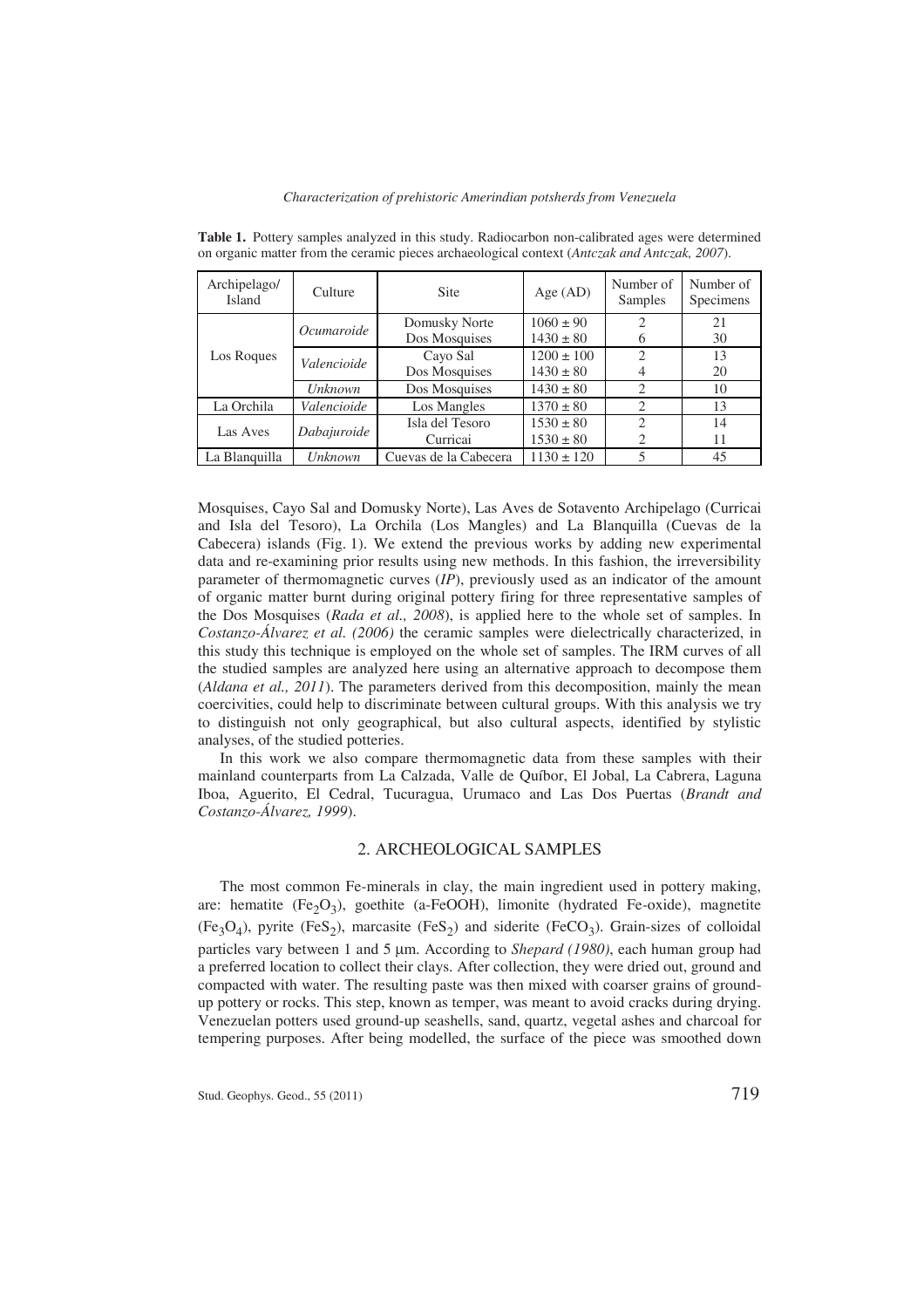by hand or by using rudimentary tools. In some instances, a fine coating of clay and water was also applied over the surface of a vessel to produce a smooth finishing called the slip. Decorations were carved or painted with plant or mineral-based pigments. Inorganic pigments were made mainly of hematite and limonite combined with water and an organic binder. The last step of pottery-making was the firing. During an initial (low heat) dehydration period, water was driven off to avoid rapid formation of steam and breakage. That is why Amerindian prehistoric potters used to maintain a slow heat at the very beginning of the firing process. Throughout the oxidation stage that follows dehydration, the carbonaceous matter was burned out from the clay. Finally, at higher temperatures, the vitrification stage was characterized by a process in which the pottery constituents began to soften and fuse together. Temperatures attained by prehistoric Venezuelan Amerindian potters were not high enough for true vitrification though. An incipient vitrification might start between 800 and  $900^{\circ}$ C depending on the amount and kind of impurities in the clay. Primitive pottery makers in Venezuela did not have kilns. Instead they used shallow pits or bonfires (i.e. open firing or clamping). Temperatures attained via such firing conditions usually ranged between 600 and  $850^{\circ}$ C. The times of heating were variable and the temperatures of extraction from the heating sources possibly went from  $125$  to  $800^{\circ}$ C.



**Fig. 1.** Sketch map of northern Venezuela showing the islands and archipelagoes with the location of archeological sampling sites.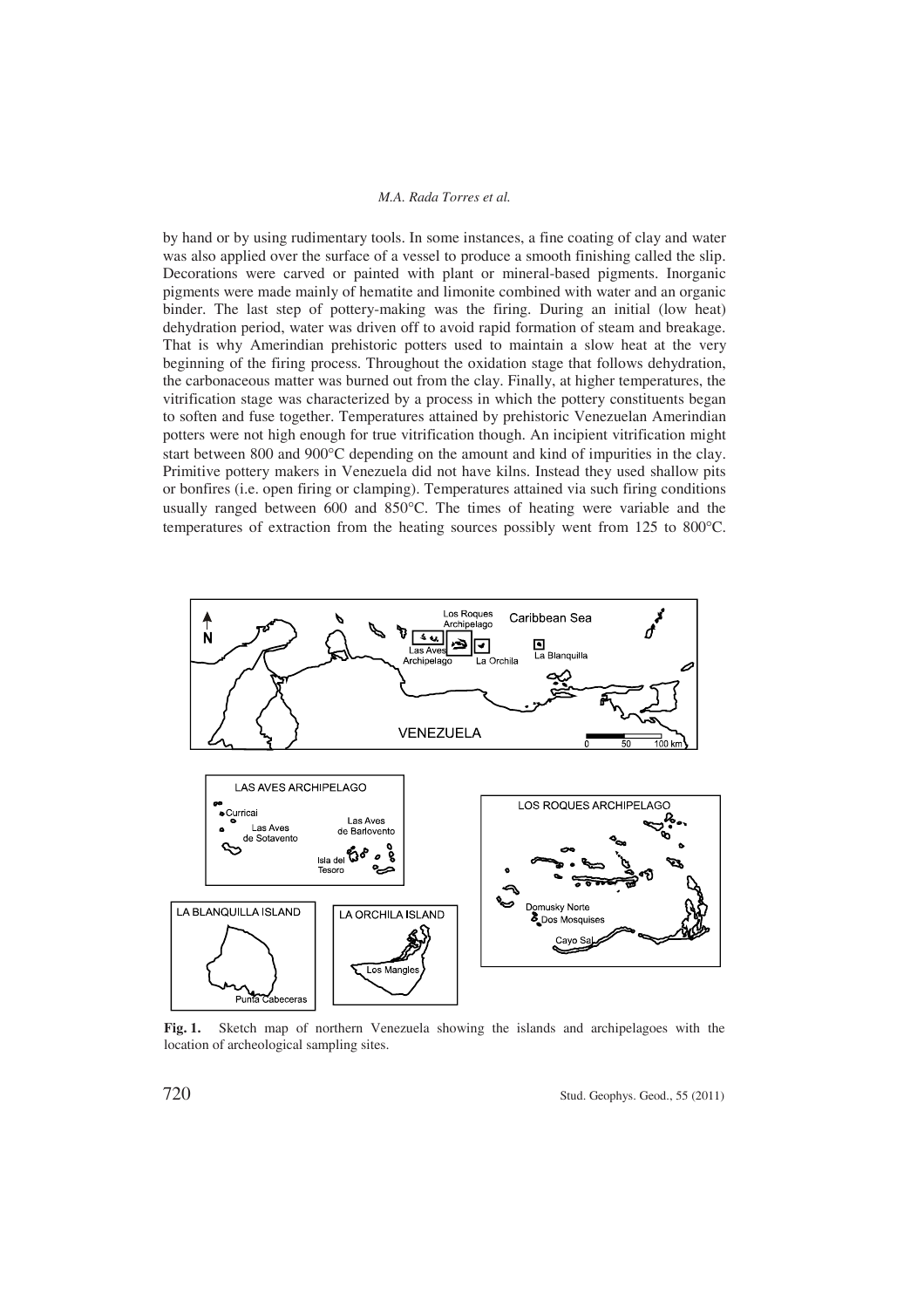Most vessels show dark spots produced by irregular burning which may indicate that they were used for cooking purposes. Some others display dark cores resulting from an oxidizing atmosphere that was not hot enough to burn away all the organic components.

Our study is focused on a set of 27 fragments of unoriented potsherds (fragments of bowls) (Table 1) collected in Domusky Norte (2), Dos Mosquises (12) and Cayo Sal (2) from Los Roques Archipelago; Curricai (2), and Isla del Tesoro (2) from Las Aves Archipelago; Los Mangles (2) from La Orchila and Cuevas de la Cabecera (5) from La Blanquilla (Fig. 1). According to their stylistic features these samples have been categorized into five cultural groups, namely *Dabajuroide*, *Valencioide*, *Ocumaroide*, Dos Mosquises *Unknown* and La Blanquilla *Unknown*.

Potsherds from Las Aves Archipelago (Curricai and Isla del Tesoro) (Fig. 1) have been identified as ceramics from the *Dabajuroide* group (*Antczak and Antczak, 2007*). This pottery is characterized by its highly ornamented geometric decorations. The *Dabajuroide* pottery manufacturers inhabited western Venezuela as well as the Netherland Antilles (i.e. Aruba, Bonaire and Curaçao) between 600 and 1500 AD (*Cruxent and Rouse, 1958*; *Rouse and Cruxent, 1963*).

Potsherds from Los Roques Archipelago and La Orchila Island (figure 1) have been associated with *Valencioide* and *Ocumaroide* cultural groups (*Antczak and Antczak, 2007*). Both cultural groups inhabited the north-central part of Venezuela between 800 and 1500 AD (*Cruxent and Rouse, 1958*; *Rouse and Cruxent, 1963*). There is also a third ceramic style that shows no resemblance with none of the other two, and therefore was called *Unknown* pottery.

The *Valencioide* pottery shows highly stylistic uniformity, elaborated shapes and colours indicating a well established manufacturing technique. It is made mostly of finegrained and well-sorted grit tempered clay, ussually finished with a reddish slip (Fig. 2a). Anthropomorphic figurines are characteristic of the *Valencioide* culture and they are widely found in northern mainland Venezuela (*Cruxent and Rouse, 1958*; *Rouse and* 



**Fig. 2.** Figurines from Dos Mosquises: **a)** Standardized and **b)** Heterogeneous from the collection of the Unidad de Estudios Arqueológicos (IERU, Universidad Simón Bolívar). Pictures courtesy of A. Antczak.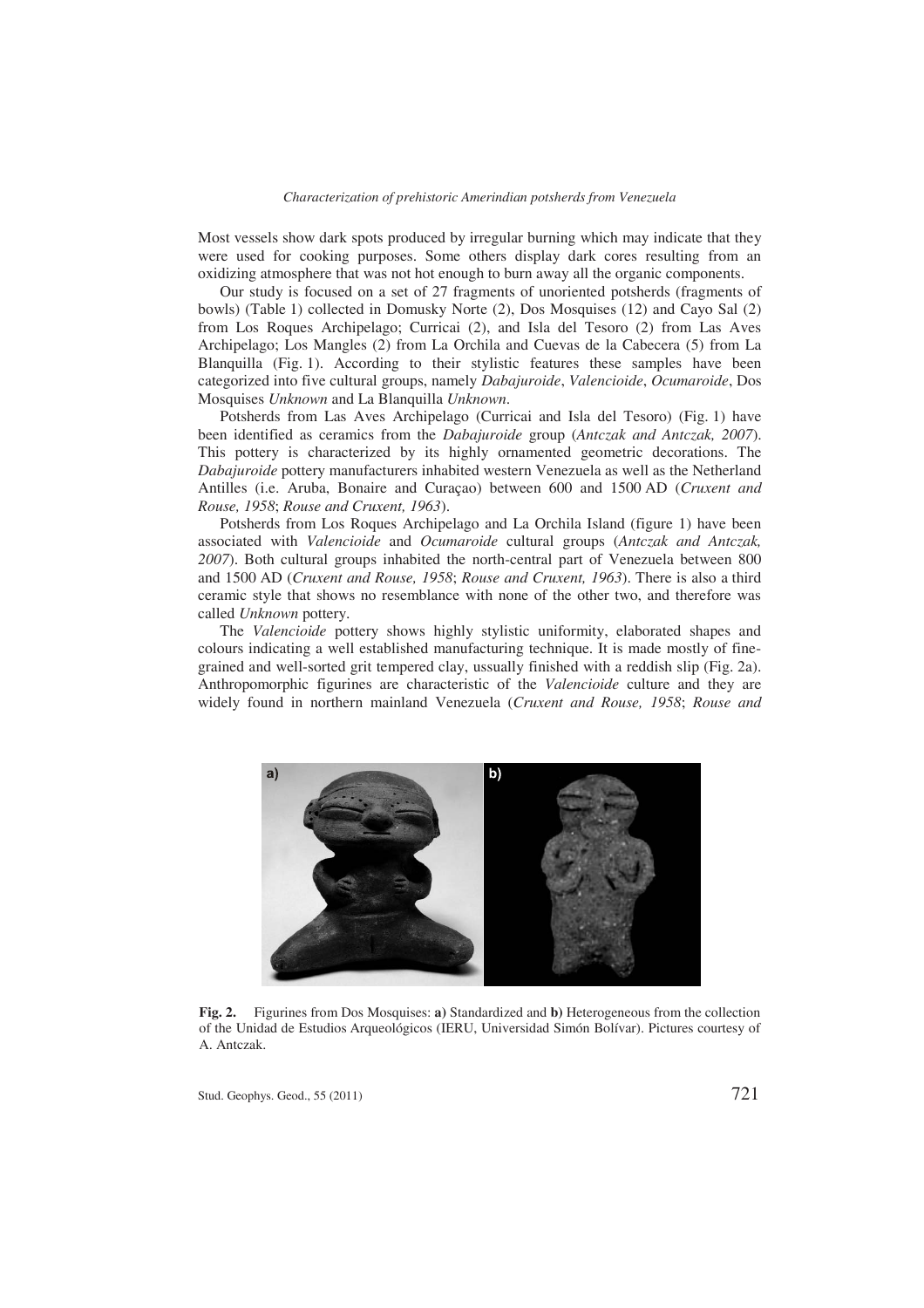*Cruxent, 1963*). This ceramic group was excavated in Cayo Sal and Dos Mosquises (Los Roques Archipelago), and also in Los Mangles (La Orchila Island) (*Antczak and Antczak, 2007*).

On the other hand, the *Ocumaroide* ceramic is characterized by poor manufacturing techniques that translate in rudimentary figurine shapes, rough surfaces, stylistic diversity and colours grading from brown to reddish brown (Fig. 2b). Moreover, the paste is coarsegrained with large fragments of rocks and shells that were used for tempering (*Antczak and Antczak, 2007*). This pottery was unearthed in Domusky Norte and Dos Mosquises (Los Roques Archipelago) (*Antczak and Antczak, 2007*).

The Dos Mosquises *Unknown* group has unique stylistic characteristics that do not coincide with neither of the other two excavated in Los Roques*.* They reveal the use of advanced manufacture techniques similar to those that characterize the *Valencioide* group (*Antczak and Antczak, 2007*), namely thick reddish slips covering fine-grained cores with colors ranging from light gray to salmon red.

Pottery samples from La Blanquilla (Fig. 1) show an advance manufacturing technique, with light grey cores covered with a dark gray slip and fine-grained grit temper. No figurines have been found in this island and this ceramic style has not been associated with any known cultural groups, although it possibly were produced by an eastern Venezuela prehistoric society.

Since most of these islands are arid and sandy, lacking of clay deposits, sources of freshwater and fertile soils, the archeological sites excavated have been interpreted as temporary campgrounds established by Amerindian groups from mainland Venezuela. They probably visited the islands seasonally until the times of the European contact in the 16th century (*Antczak and Mackowiack-Antczak, 1999* and *Antczak and Antczak, 2007*). Cultural strata are quite homogeneous and rarely thicker than 60 cm. Thus archeological stratigraphy renders useless in establishing relative ages between different potsherds collected in a single location. Visual analyses of the different ceramics reveal colors and textures that vary widely between islands. Non callibrated 14C dates (*Mackowiak-Antczak and Antczack, personal communication*) reveal a range of ages that goes from a maximum of  $1060 \pm 90$  AD up to a minimum of  $1530 \pm 80$  AD.

In this work we also compare thermomagnetic data for the samples collected at the Venezuelan islands with their mainland counterparts from La Calzada (1) ( $260 \pm 20$  BC), Valle de Quíbor (1) (105 BC), El Jobal (1)  $(350 \pm 130 \text{ AD})$ , La Cabrera (1)  $(450 \pm 250 \text{ AD})$ , Laguna Iboa (1)  $(670 \pm 560 \text{ AD})$ , Aguerito (1)  $(760 \pm 320 \text{ AD})$ , El Cedral (10) (1150 ± 250 AD), Tucuragua (1) (1385 AD), Urumaco (1) (1410 ± 110 AD) and Las Dos Puertas  $(1)$  (1600  $\pm$  110 AD) All ages, except El Cedral (dated by context), are non-calibrated 14C dates (*Brandt and Costanzo-Álvarez, 1999*).

# 3. ROCK MAGNETIC, DIELECTRIC AND PETROGRAPHIC EXPERIMENTS

Rock magnetic characterization of pottery samples includes high temperature susceptibility cycles, analyses of isothermal remanent magnetization (IRM) acquisition curves and natural remanent magnetization (*NRM*).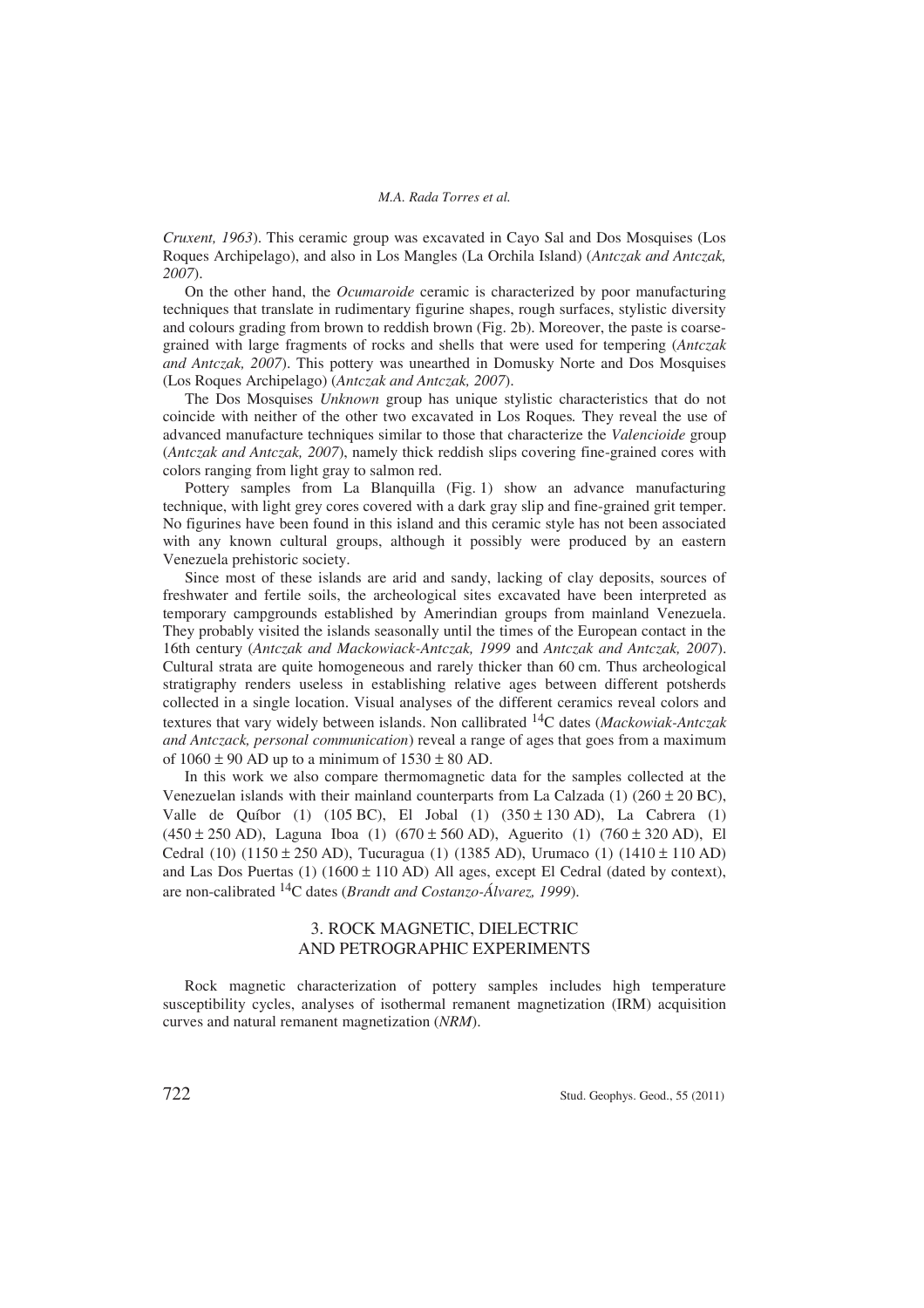#### *Characterization of prehistoric Amerindian potsherds from Venezuela*

Sample preparation for rock magnetic experiments (except for themomagnetic ones) involved the careful selection of the homogeneous inner part of irregular potsherds, in order to avoid possible magnetic contamination from the outer surface of the vessels (i.e. pigments from the painting and/or slip) as well as from the firing heterogeneities. These fragments were then cut as squared specimens of  $1 \times 1 \times 0.3$  cm (approximately 10 g) and embedded into a mixture of magnetically innocuous plaster of Paris. After drying (for about 24 h) cores of 2.5 cm in diameter and 2.5 cm heigh were drilled into the Plaster of Paris matrix around each specimen. One specimen per sample was used for each experiment.

*NRM* was measured in a Molspin minispin rock magnetometer with a sensitivity better than  $1 \times 10^{-7}$  emu/cc at 24 s.

IRM acquisition curves, between 1 and 1000 mT, were obtained using an ASC IM-10-30 impulse magnet with exchangeable coils. We have used an alternative method to analyse these IRM curves, based on a Direct Signal Analysis (DSA) decomposition (*Aldana et al., 1994, 2011*). To apply this method, the experimental IRM is described as the sum of *N* elementary curves, each one modelled according to the expression proposed by *Robertson and France* (1994) and hence characterized by their mean coercivities,  $B_{1/2}$ :

$$
IRM(B) = \frac{Mr}{DP(2\pi)} \int_{-\infty}^{\infty} \exp\left[-\left(\frac{\left(\log B - \log B_{1/2}\right)^2}{2(DP)^2}\right)\right] d\left(\log B\right). \tag{1}
$$

In the equation above, *Mr* is the inferred saturation magnetization,  $B_{1/2}$  the field which causes half of the saturation IRM and *DP* the dispersion parameter. Hence, we approximate the experimental curve by the superposition of *N* of these elementary IRM curves as:

$$
IRM(B) = \sum_{i=1}^{N} \frac{Mr_i}{DP_i(2\pi)} \int_{-\infty}^{\infty} \exp\left[-\left(\frac{\left(\log B - \log\left(B_{1/2}\right)_i\right)^2}{2\left(DP_i\right)^2}\right)\right] d\left(\log B\right) \tag{2}
$$

We select a window wide enough for the  $\log(B_{1/2})$ <sub>i</sub> values to include all the possible

magnetic phases present in the sample. The result of the adjustment is a spectral histogram of the contribution *Mri* or heights of each elementary curve to the experimental IRM. From this histogram, the number of main contributions, their widths and mean coercivities, associated with the number and type of magnetic minerals, can be obtained. Detailed description of the method is described in *Aldana et al. (2011)*.

Curie temperature analyses were performed using a Bartington MS2, a MS2W probe and a SM2WF furnace that allows continuous susceptibility readings of a 1.5 g ground sample with temperature. Thermomagnetic cycles go from room temperature up to  $700^{\circ}$ C (heating curve) and then back to  $30^{\circ}$ C (cooling curves).

In this study, the irreversibility parameter of thermomagnetic curves (*IP*) (*Böhnel et al., 2002*) was calculated, to quantify the resemblance between heating and cooling curves. This was done not only for the samples of the islands but also for 23 ceramic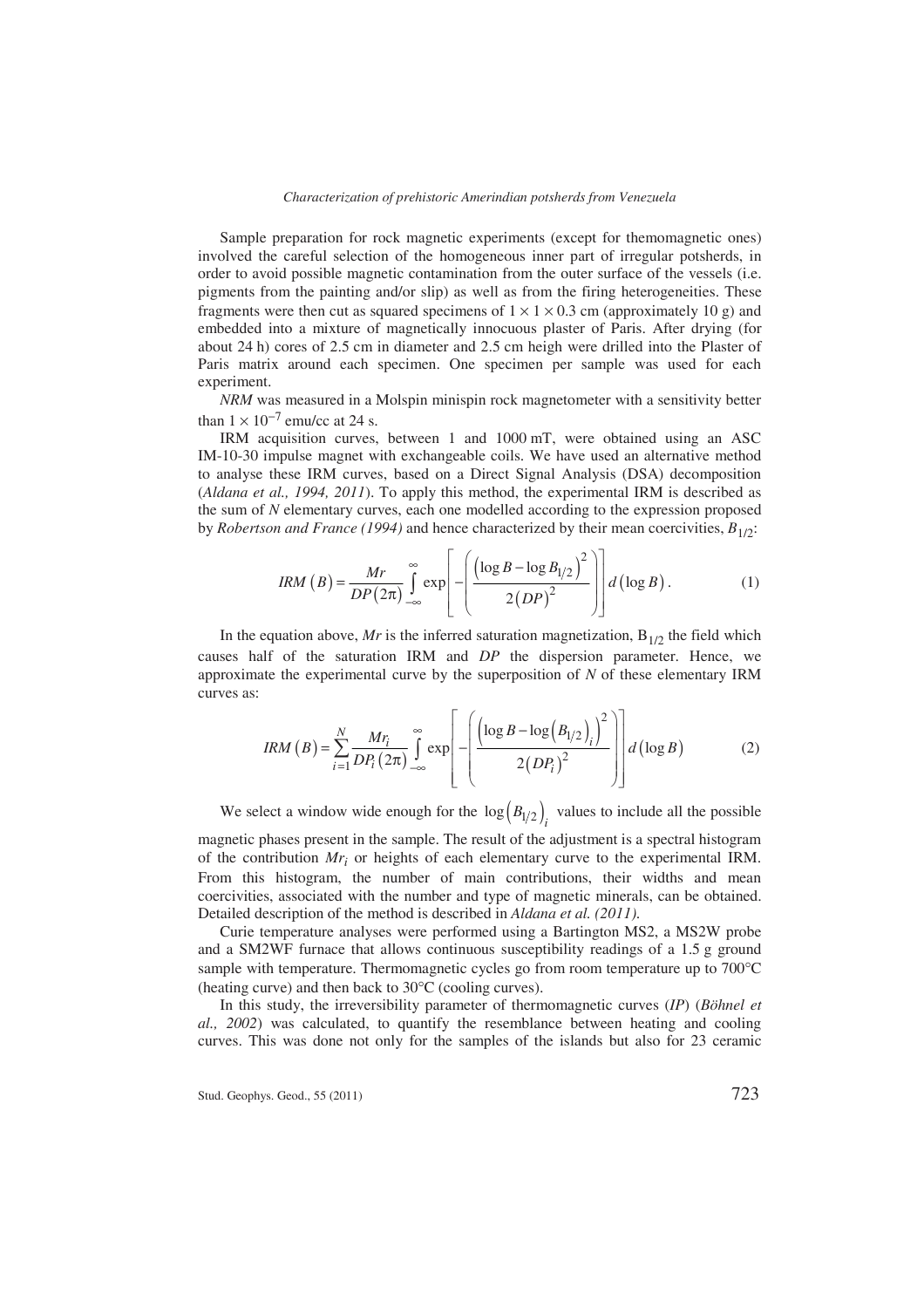

**Fig. 3.** IRM acquisition curves for potsherd samples of each cultural group: **a)** *Dabajuroide* and *Valencioide*, **b)** *Ocumaroide*, *Unknown* La Blanquilla and *Unknown* Dos Mosquises.

samples from Venezuelan mainland archaeological sites (*Brandt and Costanzo-Álvarez, 1999*). The *IP* is the difference of areas below heating and cooling curves, normalized by the area under the heating curve. Therefore, an  $IP = 0$  indicates complete reversibility, whereas  $IP < 0$  means that the heating curve runs over the cooling one and  $IP > 0$  occurs for the opposite situation.

Finally we carried out a dielectric characterization for 24 of the total number of samples analyzed in this study. The technique of thermally stimulated depolarization currents (TSDC), used for such a purpose, examines the variation with temperature of the depolarization current given by a sample previously polarized, under the influence of an external electrostatic field, at a temperature  $T_p$  sufficiently high to allow the orientation of fragment or bond dipoles and charges (*Aldana et al., 1994*). The principle of this technique is based on the strong dependence on the temperature, *T*, of the dielectric relaxation time,  $\tau$ , of dipoles (bound charges causing dipolar relaxation) and free charges. The relaxation processes depend on textural, morphological, and chemical characteristic of the studied samples because these characteristics affect the temperature-dependent mobility of bound and free charges in the system. The TSDC technique is appropriated to study relaxation phenomena in any materials because electron clouds in atoms, molecules, solids, and other materials are sensitive to an external electrostatic field, and corresponding reorientation of dipoles or location of free charges can be frozen. As a thermal analysis method, TSDC uses the molecular mobility, of the entire molecules or their fragments, as a means of accessing structural information that cannot be obtained by other techniques. It also gives access to thermodynamic and dynamic parameters such as entropy, Gibbs free energy, and enthalpy variations, as well as activation energy of relaxation and relaxation time (*Gunko et al., 2007*). This technique is also particularly suited to materials having a polar character, such as pore and adsorbed water, polar organics, bio-objects, etc. (*Suárez et al. 2003, 1999*). Integration of *NRM* and TSDC data has been previously used as an alternative stratigraphic tool to characterize lithologies (*Costanzo-Álvarez et al., 1999*). It is noticeable that in this case two techniques, based on distinc physical properties (i.e. magnetic and dielectric) albeit similar process of polarization and thermal relaxation to equilibrium, were combined.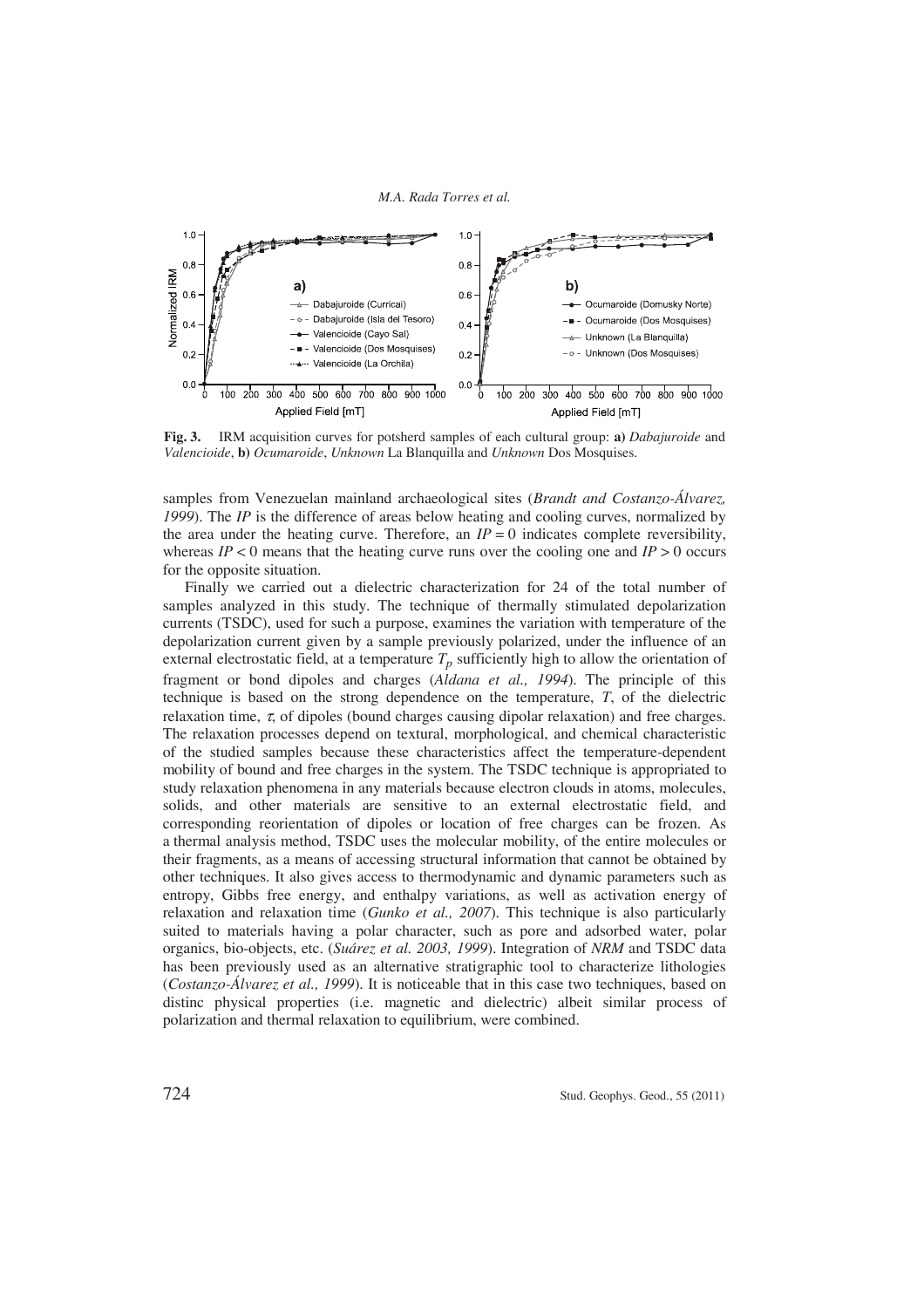

**Fig. 4.** Results of the DSA decomposition of IRM curves for representative potsherds samples from: **a)** *Valencioide* (Dos Mosquises), **b)** *Dabajuroide* (Isla del Tesoro) and **c)** *Unknown* (la Blanquilla). The experimental IRM curve (gray), the fitted curve (black) and the resultant spectral histogram after applying the DSA are presented in each case.

The depolarization spectrum obtained in a TSDC experiment is composed of electrical current peaks produced by the relaxation process of dipolar entities with different characteristics or heterogeneities (*Suárez et al., 2003*). One of the advantages of this technique is its high sensitivity, leading to the detection of very low electrical dipole concentrations, and its very low equivalent frequency  $({\sim 10^{-3} \text{ Hz}})$ , allowing multicomponent peaks to be resolved accurately. The method permits the isolation of a particular relaxation from its neighboring peaks by carefully choosing the polarization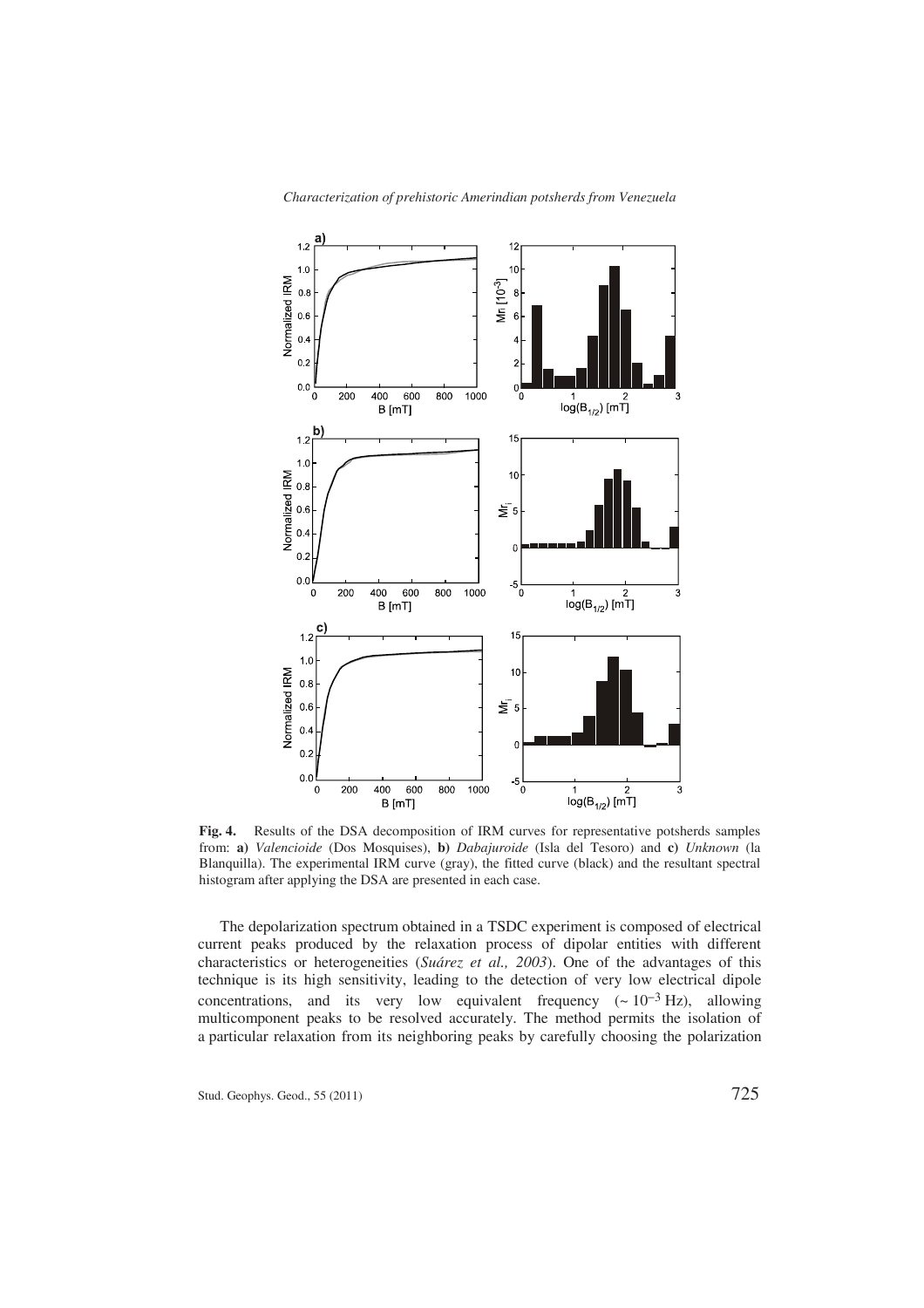conditions. For this study, disc-shaped ceramic samples  $(20 \text{ mm})$  in diameter and  $250 \mu m$ thick) were polarized at room temperature  $(T_p \sim 300 \text{K})$  and cooled afterwards to liquid nitrogen temperatures, at a 55°C/min rate, in order to freeze the polarization state. Such polarization was achieved by applying an electrical field of ca.  $5 \times 10^5$  V/m. To generate the depolarization current, the electrical field was withdrawn and the temperature was increased at a 0.07K/s linear rate. The TSDC experiment was performed employing a Cary Vibrating Reed Electrometer model 401 with sensitivity of  $10^{-17}$  A, signal to noise ratio better than 500 and fully automatic current-temperature data acquisition. In this work we used the maximum current depolarization temperatures for the most conspicuous peaks identified in the TSDC spectrum of each sample analyzed. To analyze the influence of physisorbed moisture (contribution of water dipoles) to the TSDC spectra, drying and rehydration treatments were performed. The samples were rehydrated in a water-saturated atmosphere at room temperature during three days. For the dehydration treatments, water was evaporated in vacuum ( $p \approx 10^{-4}$  Pa) at room temperature and the spectra were recorded after 30 min, 26 h and 75 h of outgassing, and after heating to 320K during 5 min followed by 24 h more of drying.

Petrographic analyses were carried out previously (*Costanzo-Álvarez et al., 2006* and *Rada et al., 2008*) for some representative samples of each ceramic group.

# 4. RESULTS AND DISCUSSION

The IRM acquisition curves (*Costanzo-Álvarez at al., 2006*; *Rada et al., 2008*) for some of the studied samples are shown in Fig. 3. Results of the DSA decomposition of IRM curves for some representative potsherds samples are presented in Fig. 4. In order to compare the  $B_{1/2}$  values of all the samples, the envelopes of the spectral histograms of all the studied samples are summarized in Fig. 5. The results revealed up to 3 main magnetic components with coercivity values that range between  $1-4$  mT,  $20-80$  mT and 200–600 mT (Fig. 5).

Fig. 6 shows a logarithmic plot of mean coercivity values, for the middle range interval 20–80 mT, in terms of the cultural group. This middle range appears to be shared by all the samples in Fig. 5. The mean coercivity values seem to group the samples according to their manufacturing development. Samples with values lower than 40 mT correspond to more primitive manufacturing techniques (*Ocumaroide,* group 1 in Fig. 6). Additionally, these values also seem to discriminate the samples provenance: values lower than 60 mT correspond to samples from central and eastern Venezuela ceramics (La Blanquilla *Unknown*, *Valencioide* and *Ocumaroide,* groups 1 to 4 in Fig. 6), while those with higher values were produced in western Venezuela (*Dabajuroide*, group 5 in Fig. 6).

Previous analysis of thin section photomicrographs for each ceramic group indicated that the samples from western Venezuela (*Dabajuroide*) have a characteristic high percentage of angular-shaped and poorly sorted fragments of volcanic rocks and feldspars (*Costanzo-Álvarez et al., 2006*). On the other hand, the samples from central and eastern Venezuela have a mixed source of igneous and metamorphic rocks (*Costanzo-Álvarez et al., 2006*; *Rada et al., 2008*). Additionally, *Valencioide* samples present much smaller deformed mica and metamorphic quartz grains than *Ocumaroide* ones. They also show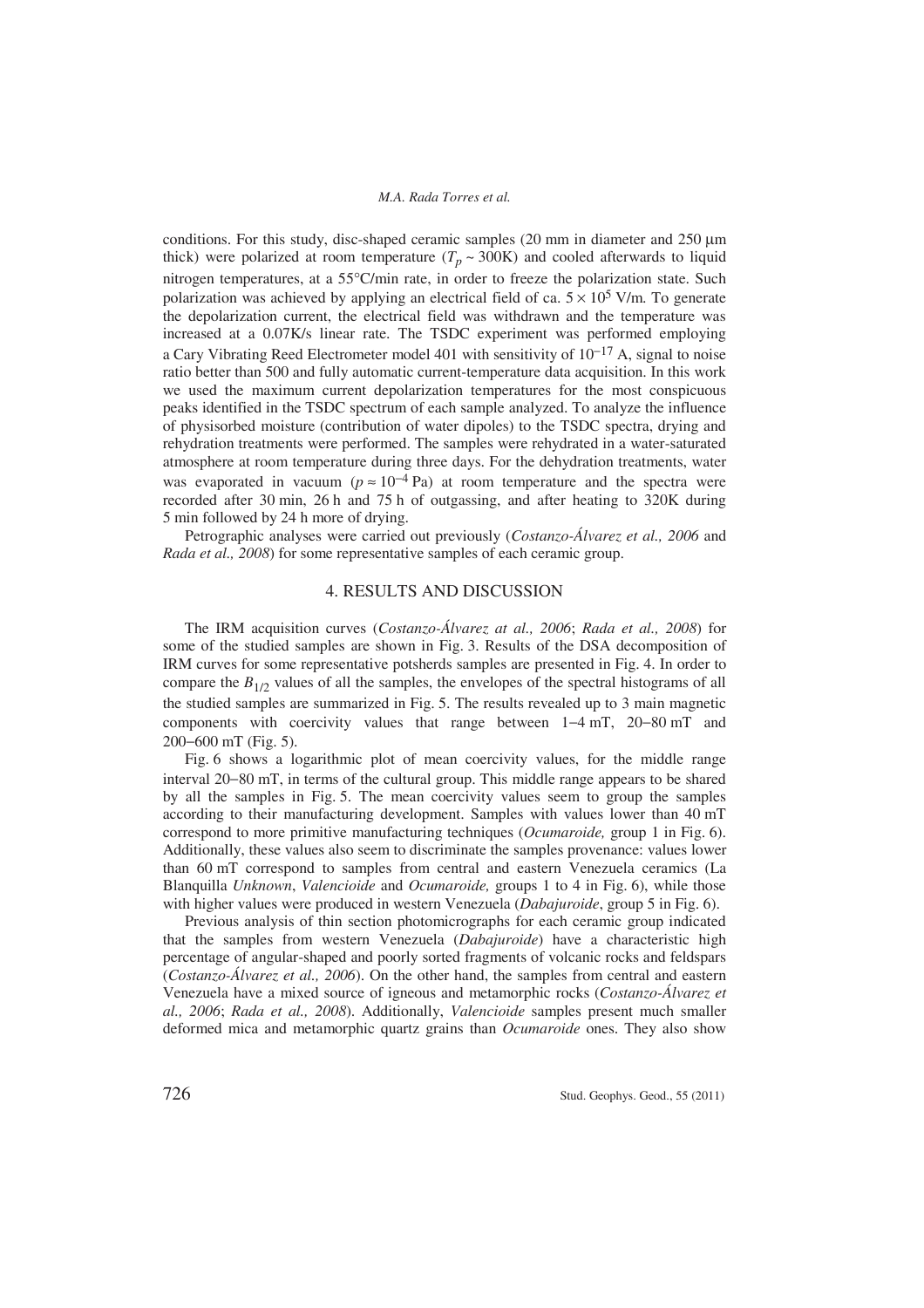

**Fig. 5.** Envelope of the spectral histograms resulting after applying the DSA to the IRM acquisition curves of Fig. 3: **a)** *Dabajuroide* and *Valencioide*, **b)** *Ocumaroide*, *Unknown* La Blanquilla and *Unknown* Dos Mosquises. The results exhibit a middle range of coercivities between 20 and 80 mT that seems to be shared by all the samples.

superficial alteration of amphiboles, biotites and feldspars, revealing two sedimentary sources, namely metamorphic rocks (most likely from the coastal central mountain range in northern Venezuela too) and a weathered granodiorite. Mineral grains and fragments of rocks in these ceramics are much better sorted than their *Dabajuroide* and *Ocumaroide* counterparts. This observation coincides with the data trends observed in Fig. 6. Indeed, whereas *Valencioide* mean coercivity values lie mostly within the swathe of 40 to 60 mT, *Dabajuroide* (Curricai and Isla del Tesoro) and *Ocumaroide* (Dos Mosquises and Domusky Norte) lie between 60–70 mT and 20–40 mT, respectively.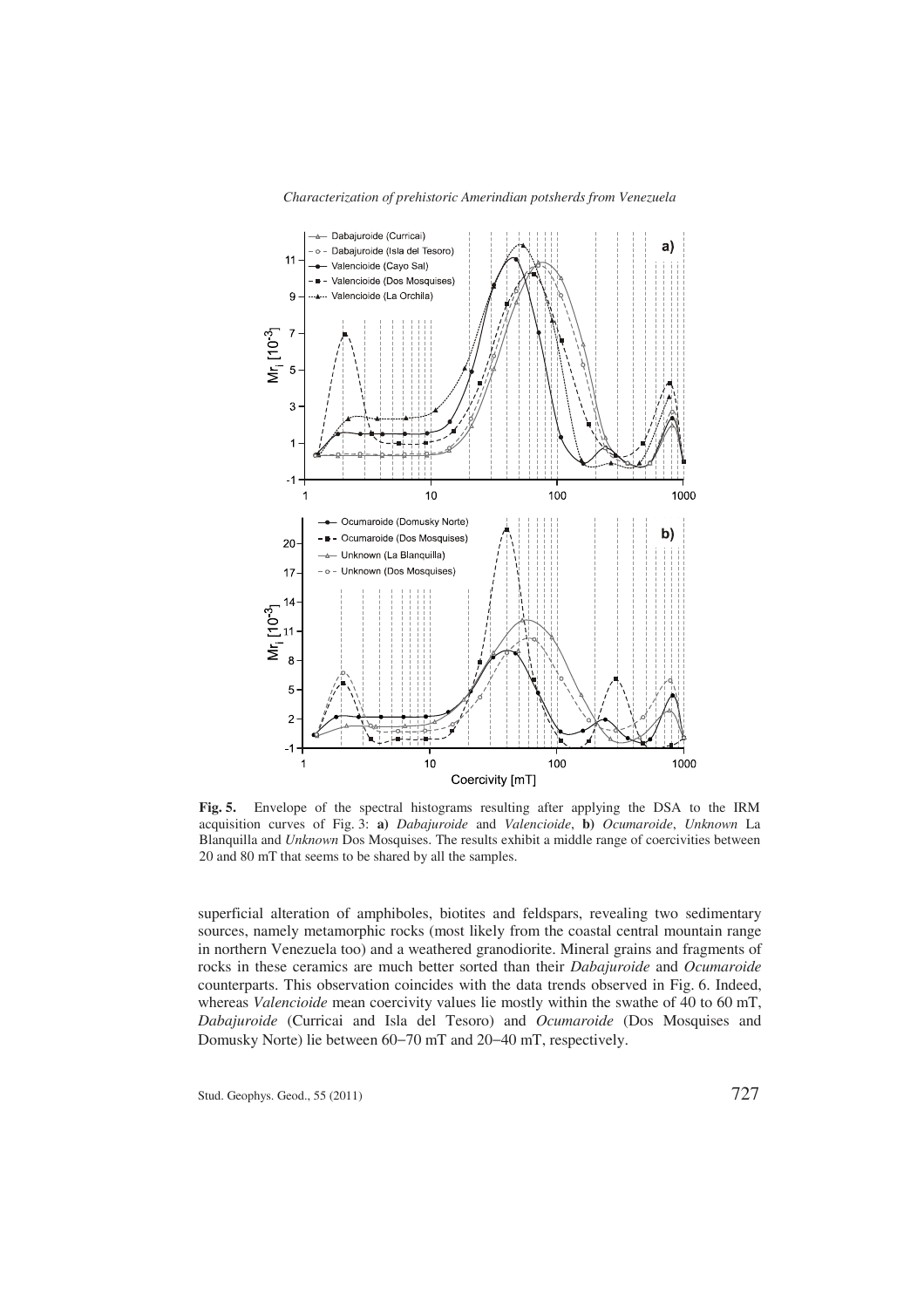

Fig. 6. Mean coercivity values, between 20 and 80 mT, according to the sample classification represented by numbers: 1 - *Ocumaroide* samples (Dos Mosquises and Domusky Norte), 2 - *Valencioide* potsherds (Dos Mosquises, Cayo Sal and La Orchila), 3 - *Unknown* pottery from Dos Mosquises, 4 - *Unknown* ceramics from La Blanquilla and 5 - *Dabajuroide* samples (Curricai and Isla del Tesoro).

The final stage of pottery making (i.e. firing) is indirectly analyzed here via thermomagnetic analyses. These experiments were carried out on representative samples of each ceramic group (Fig. 7). Thermomagnetic cycles for representative *Ocumaroide* and *Dabajuroide* samples (fig. 7a and b) indicate the formation of secondary magnetite, whereas those for *Valencioide*, Dos Mosquises *Unknown* and La Blanquilla *Unknown* (Fig. 7c,d) show no formation of new magnetite phases during heating. Ti-poor magnetite seems to be the chief magnetic mineral in most of these samples with Curie temperatures ranging from about 400 and 525C for Dos Mosquises *Unknown* and *Dabajuroide* potsherds, and up to about 570°C for *Ocumaroide* and *Valencioide* pottery.

*Rada et al. (2008)* have previously proposed that the irreversibility parameter for thermomagnetic curves (*IP*) could be employed as an indicator of the amount of organic matter burnt during original pottery firing. Open fires used by most prehistoric potters generally had insufficient ventilation. These conditions produced an atmosphere with a low supply of oxygen preventing entire fuel combustion and causing reducing gas accumulations. Therefore, these ceramics did not get sufficient oxygen and for that reason, the organic matter was not entirely burnt. When thermomagnetic experiments are carried out in the laboratory, the organic remnants result into secondary magnetite formation that generates a cooling curve with an area larger than the heating one. This experimental result translates in an  $IP > 0$  (Fig. 7a,b). On the other hand, for open fires with good ventilation, there is enough oxygen to completely burn the fuel creating an atmosphere where carbonaceous matter is wiped out. Potsherds fired in such conditions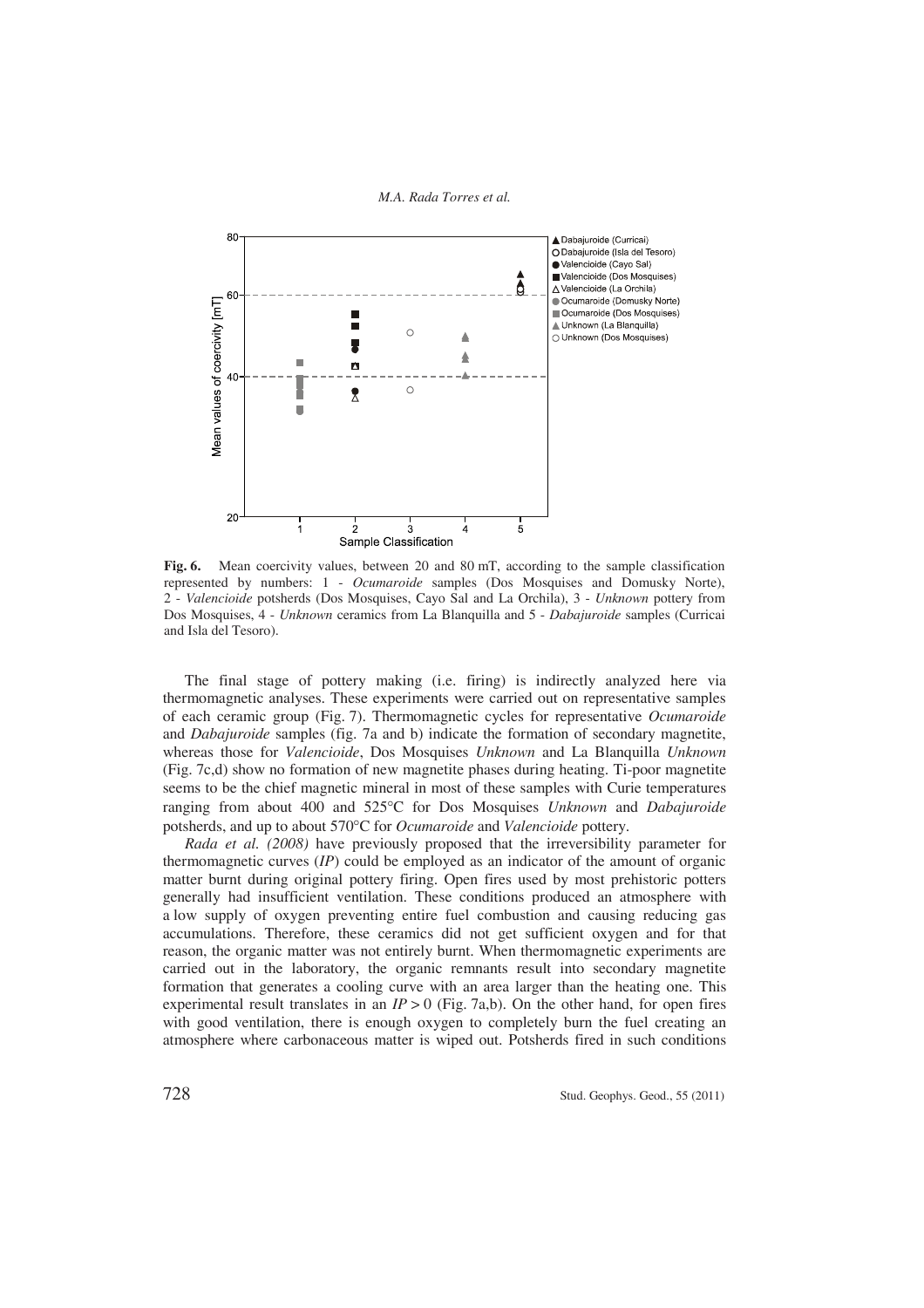

**Fig. 7.** Normalized magnetic susceptibility curves measured in air for continuously increasing (solid curve) and decreasing (dotted curve) temperatures for representative pottery samples of each cultural group: **a)** *Ocumaroide* (Domusky Norte), **b)** *Dabajuroide* (Curricai), **c)** *Valencioide* (Dos Mosquises), and **d)** *Unknown* (Dos Mosquises). The second derivative for the heating curve is also shown (gray curve).

should display more reversible thermomagnetic behaviors  $(IP \le 0)$ , with almost no secondary magnetite formation (Fig. 7c,d).

According to our results, the firing atmospheres for *Ocumaroide* and *Dabajuroide* potteries were the most reducing ones (*IP* > 0), whereas the *Valencioide*, La Blanquilla *Unknown* and Dos Mosquises *Unknown* firing atmospheres had sufficient oxygen  $(IP < 0)$ , most likely due to the achievement of better firing/manufacturing techniques. Thus, the *IP* for thermomagnetic cycles, applied to archaeological ceramics analyses, could be used as a cultural index that measures how advanced the firing techniques of Amerindian prehistoric potters were.

Fig. 8 displays the *IP* for a number of thermomagnetic curves, plotted against ages of 37 archaeological samples, that include 14 potteries from this study plus another 23 potsherds from Venezuelan islands and mainland (after *Brandt and Costanzo-Álvarez, 1999*). Ages, determined by radiocarbon and archaeological context, range from 300 BC to 1500 AD. There is a high scattering of the data probably caused by the large errors that exhibit most of the ages available (e.g. El Cedral samples that have been dated on stylistic grounds). The variety of firing atmospheres attained in the open fires used by different Venezuelan Amerindian cultural groups might have also contributed to such a scattering.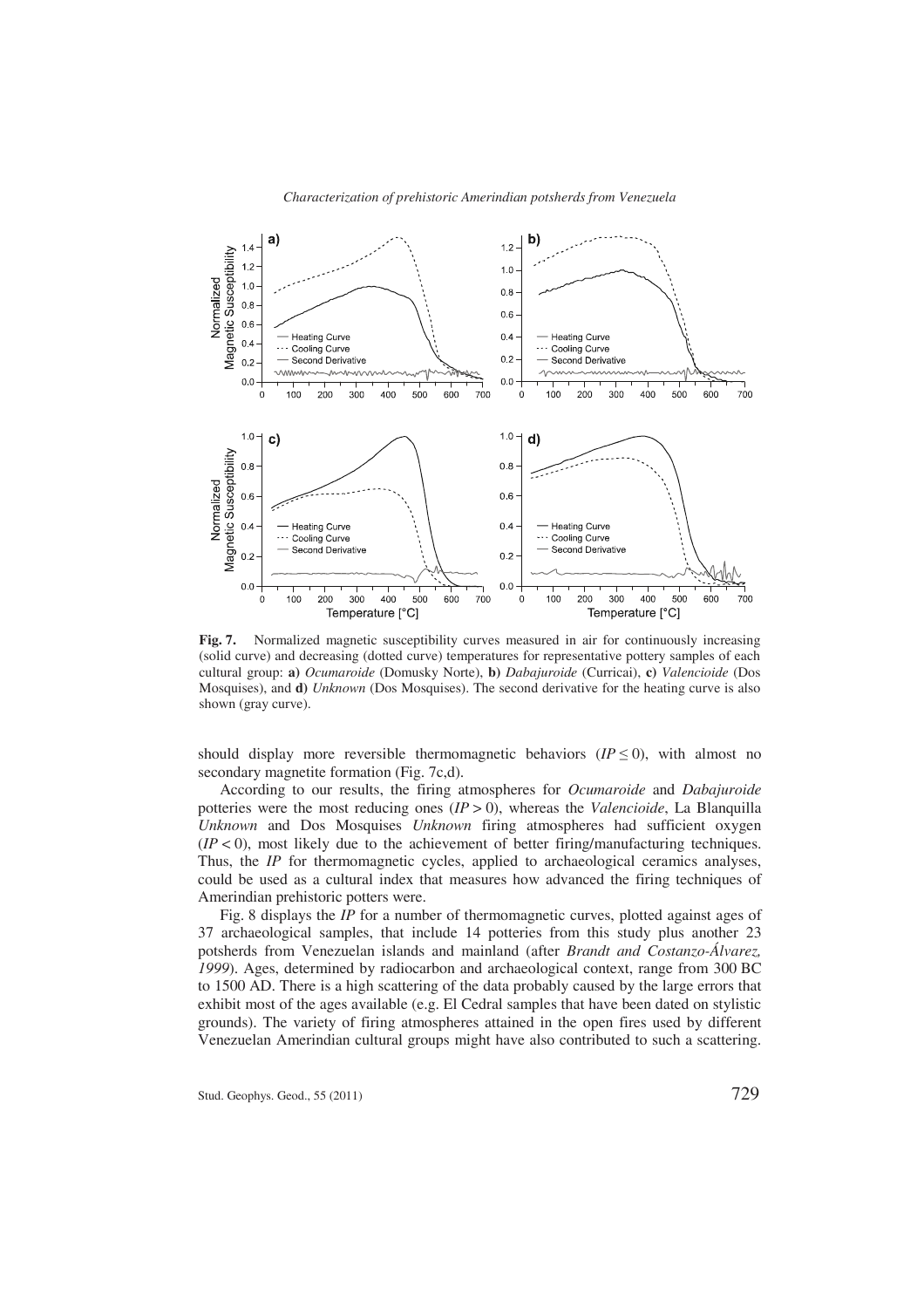However, although far from being clean cut and in spite of the lesser amount of data in the old range date, it appears to be a trend that relates historic times with the advancement of firing techniques; namely a progressive approach of the *IP* from negative values, starting at 300 BC, towards the complete reversibility line of  $IP = 0$  at ca. 1500 AD. Most samples, independently of their ages and cultural groups, show *IP* ranging within a swathe that goes from  $-0.3$  up to  $-0.1$ . This result suggests that open fires used by Venezuelan Amerindian potters throughout different historical times, had in general enough ventilation and a good supply of oxygen. Only the youngest (between 1200 and 1500 AD) ceramics, from the *Dabajuroide* (Curricai) and *Ocumaroide* (Dos Mosquises and Domusky Norte) groups, have anomalous high *IP* values typical of open fires with poor ventilation and reducing atmospheres.

In Fig. 9 we present, as an example, the TSDC spectra for potsherd samples for the Dos Mosquises Island, polarized at high temperature ~ 300K (*Valencioide, Ocumaroide and Unknown)*. Finally, Fig. 10 compares, for the archeological samples from different



Fig. 8. Scatter diagram of the irreversibility parameter for thermomagnetic curves versus age  $(14)$ C and context) for 37 archaeological samples that include 14 potteries from this study plus another 23 potsherds from Venezuelan islands and mainland.  $IP = 0$  indicates complete reversibility.  $IP < 0$  means that the heating curve runs over the cooling one and  $IP > 0$  occurs for the opposite case.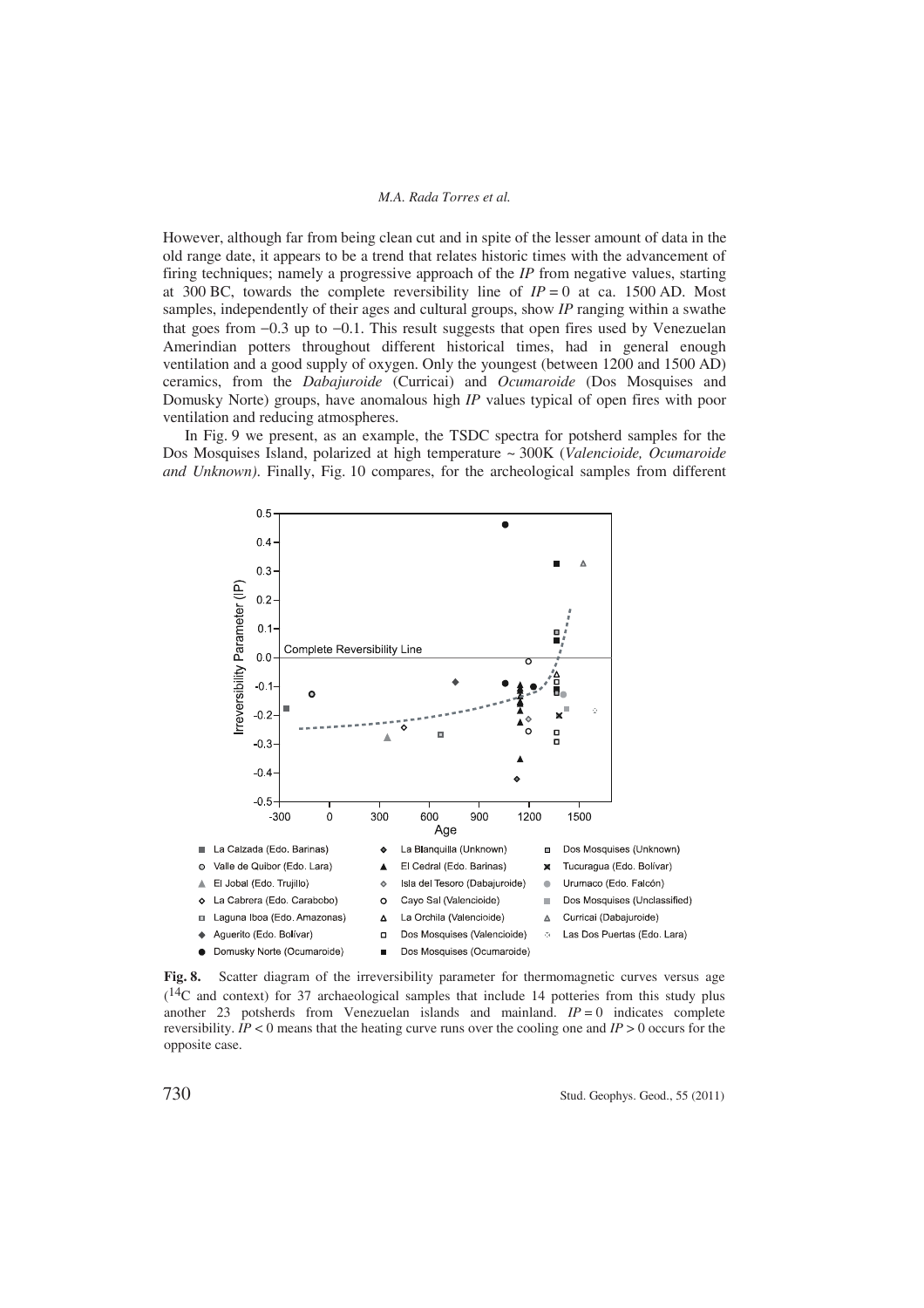

**Fig. 9.** TSDC spectra for potsherd samples for the Dos Mosquises Island, polarized at high temperature ~ 300K (*Valencioide, Ocumaroide and Unknown*).

Venezuelan Islands, rock magnetic properties (*NRM*) with the TSDC data (maximum current depolarization temperatures of the spectra). This scatter plot suggests a complex nonlinear relationship between two physical independently parameters. Also, the data seem to cluster into two major groups. One of these groups is defined, according to the logarithmic plot, by a narrow temperature window from 280K to 290K and a wide *NRM* range from  $\sim 8$  mT to 200 mT. This cluster includes samples from La Blanquilla *Unknown*, Curricai *Dabajuroide*, Domusky Norte *Ocumaroide* and La Orchila *Valencioide*. Conversely, the other cluster is delimited by a wide temperature window (from 240K to 275K) and a narrow range of *NRM* (from 80 to 200 mT). It includes Isla del Tesoro *Dabajuroide*, Cayo Sal *Valencioide* and Dos Mosquises *Valencioide* and *Unknown* samples. Only two data points, corresponding to the *Ocumaroide* samples from Dos Mosquises, lie on a completely different third cluster. Although there is not a clear explanation for such an anomalous behavior, it is noticeable the fact that independent rock magnetic scatter plots, that provide information about magnetic granulometries and firing atmospheres (i.e. mean coercivities in figure 6 and *IP* versus age in Fig. 8), also show a poorly constrained grouping of the *Ocumaroide* data from Dos Mosquises. Moreover, in some cases such as those presented in Fig. 8 there is a complete departure of these *Ocumaroide* data from the main trends defined by the rest of the pottery samples, quite similar to the behavior shown in the scatter plot of Fig. 10.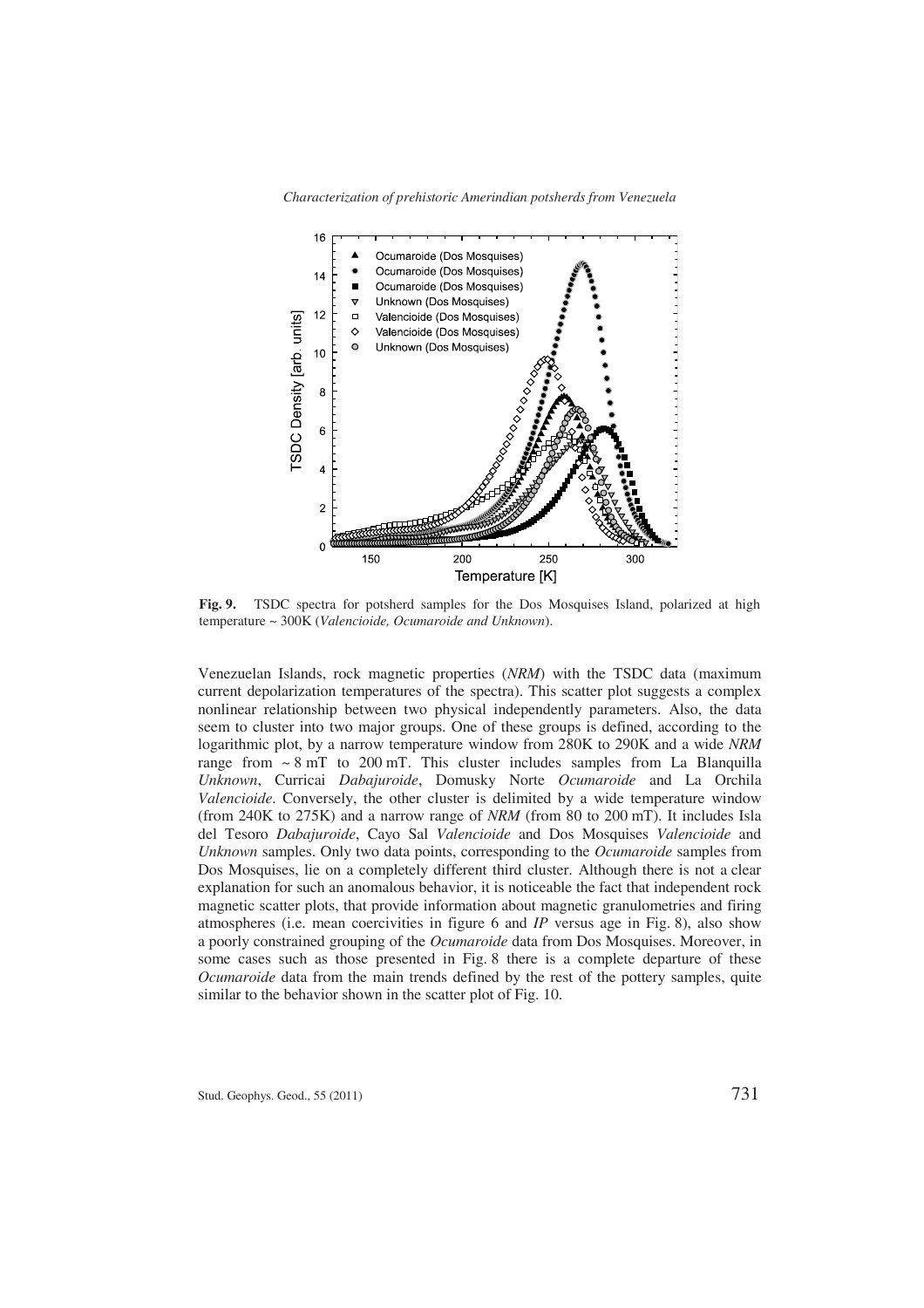

**Fig. 10.** Scatter plot for TSDC data for 24 samples polarized at room temperature  $\sim$  300K) versus *NRM* values. This plot shows two main clusters of data that go from a wide spectrum of *NRM* values and a reduced range of TSDC data (*Unknown* La Blanquilla, Curricai *Dabajuroide*, unclassified Dos Mosquises, Domusky Norte *Ocumaroide* and La Orchila *Valencioide*) up to a narrow range of *NRM* and a wide range of TSDC values (Isla del Tesoro *Dabajuroide*, Cayo Sal *Valencioide* and *Valencioide* and *Unknown* Dos Mosquises).

The results of hydration and drying treatments on the TSDC spectra for one of the studied samples are depicted in Fig. 11. As can be observed, after dehydration, the dielectric signal (i.e. intensity of the TSDC curves) diminishes. The opposite effect was observed after the rehydration of the sample, i.e. an increase in the dielectric signal and hence of the polarisable entities responsible for the observed spectra. In fact, the area of the TSDC spectrum after dehydration treatments was 44% of the hydrated sample. These results indicate that the observed spectra could be mainly due to the relaxation of moisture trapped in the microporosity of the material (*Costanzo-Álvarez et al., 1999*). It is important to notice that, due to its low equivalent frequency  $(10^{-4} - 10^{-2}$  Hz) that leads to an enhanced resolution of these relaxations, the TSDC technique has been widely used to investigate hydration properties of heterogeneous systems. In fact, it has been used to investigate in detail the dynamics of low-temperature relaxations of water molecules loosely bound and hydrogen-bonded to chemical groups as carbonyl and silica groups and also the influence of microporous on these relaxations (*Frank et al., 1996*; *Suárez et al., 1999*; *Alcañiz-Monge et al., 2002*, among others). *Alcañiz-Monge et al. (2002)* have studied the phenomenon of water adsorption in microporous carbons using activated carbon fibers (ACF) as the adsorbents. They have found that the water adsorption in the micropore structure of ACFs is influenced by the micropore size distribution. *Suárez et al. (2003)* have also studied the dynamical properties of water relaxation in porous rock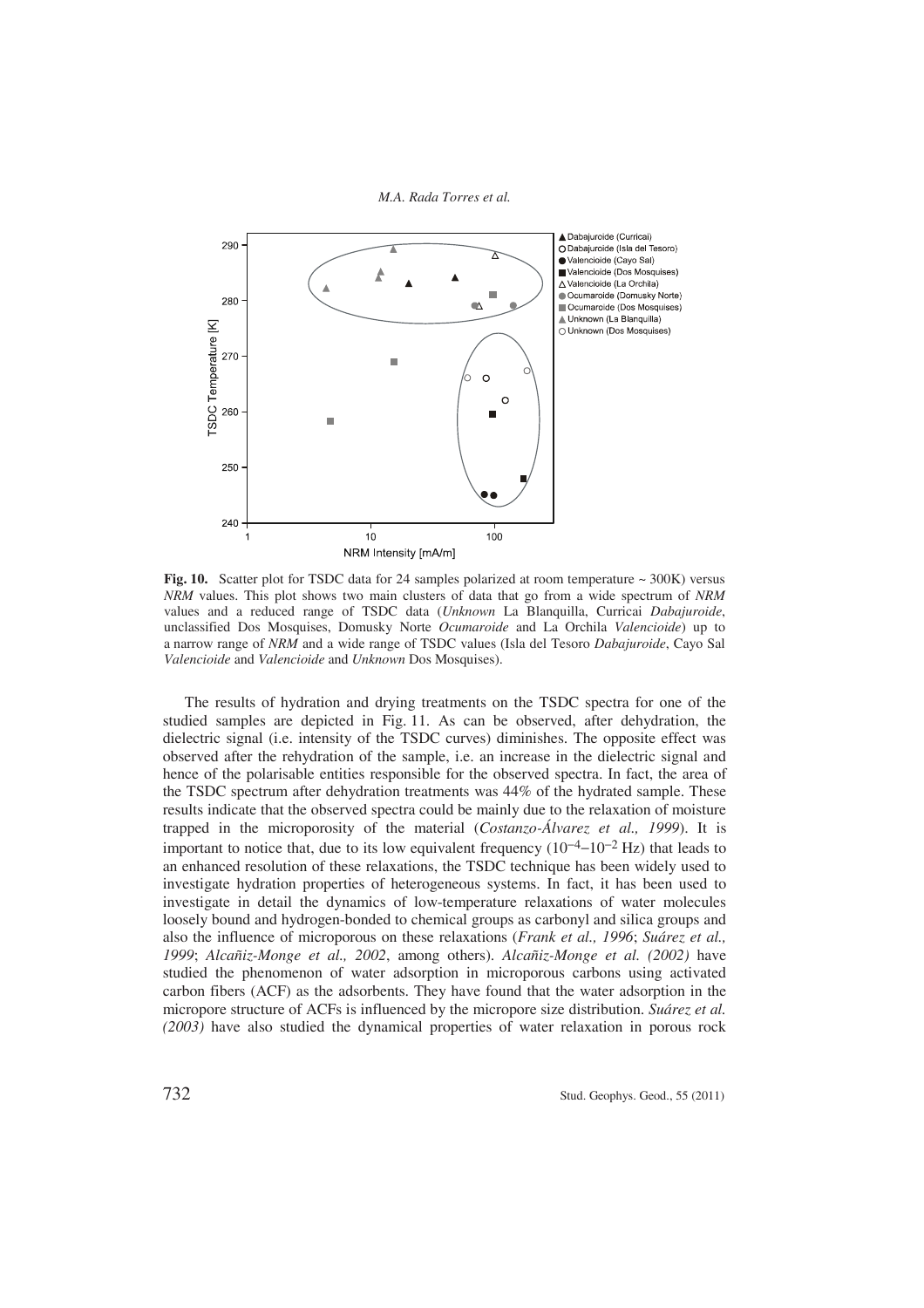

**Fig. 11.** Example of dehydration treatments for one of the studied sample. For dehydration, water was evaporated in vacuum ( $p \approx 10^{-4}$  Pa) at room temperature and the spectra were recorded after (1) 30 min, (2) 26 h, (3) 75 h of outgassing, and (4) after heating to 320K during 5 min followed by 24 h of drying.

samples. They have found that the TSDC temperature polarization spectra ranging from 100 to 300K, were associated to water clusters confined into the pores. In the present work, the relaxations seem to respond adequately to petrophysical properties such as the mean pore radius. In poorly consolidated rocks, pore characteristics will be related to granulometric parameters. Therefore, it could be argued that the main correlation shown in Fig. 10 is due to the fact that both, dielectric and rock magnetic data, are linked to porerelated features. At temperatures of ca.  $350^{\circ}$ C, the edges of the clay start to soften and to adhere to each other (sintering). Since this process does not necessarily affect magnetic minerals in the same way it does in clays, a less defined correlation between dielectric and rock magnetic data should be expected as firing temperatures approach to vitrification levels. However, in most cases, Venezuelan Amerindian ceramics are relatively non vitreous wares. In other words, in this kind of materials clay particles have suffered only partial fusion of their edges due to incipient heating at peak temperatures lower than  $850^{\circ}$ C.

Finally, it is important to point out that in this study we have integrated the results of previous works by *Brandt and Costanzo-Álvarez (1999)*, *Costanzo-Álvarez et al. (2006)* and *Rada et al. (2008)*. This study was intended to gain more insight regarding the different manufacturing techniques used in Prehistoric Venezuelan Amerindian potters. Previous studies in Venezuelan potsherds suggested a possible association between magnetic parameters and geographical location. Our results indicate that the magnetic and dielectric parameters allow discriminating manufacturing techniques and ceramic provenance, aspects that are related to the cultural group. Particularly, the mean coercivities seem to be the magnetic parameter that better discriminates among the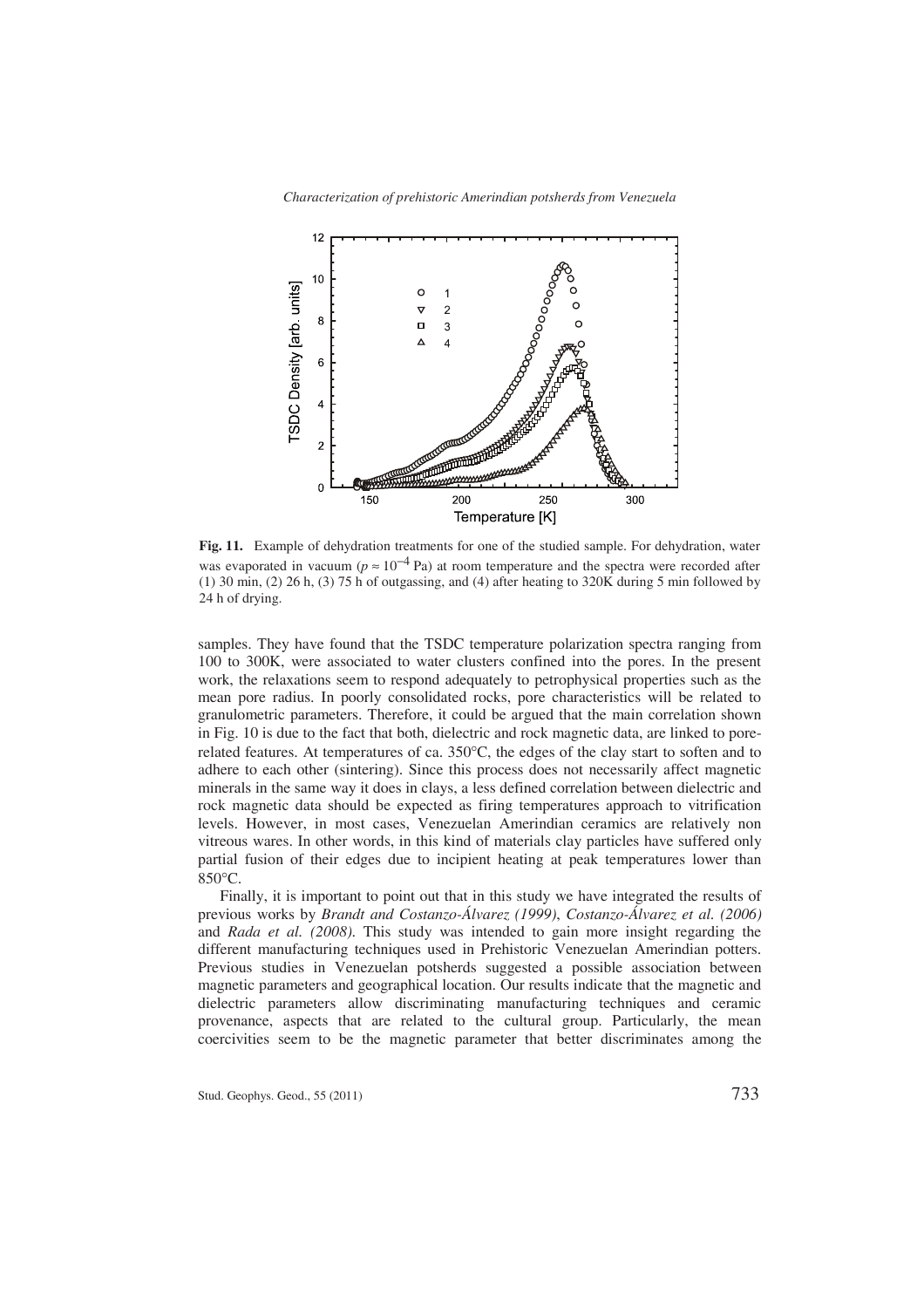cultural groups. To obtain these values, we have applied for the first time in this kind of studies, an alternative method to decompose IRM acquisition curves based on a direct signal analysis of the curve. Also the analysis of a greater amount of samples (37) from different archeological places confirms the *IP* parameter as an indicator of the evolution of firing techniques, as was previously proposed by *Rada et al. (2008)* but based on the analysis of three samples from the same archeological site.

### 5. CONCLUSIONS

We have performed a petrographic, rock magnetic and dielectric characterization of 27 fragments of prehistoric Amerindian ceramic bowls, from 5 different cultural groups excavated in Los Roques and Las Aves Archipelagos, La Orchila and La Blanquilla islands in Venezuela, attempting to have an insigth about the different manufacturing techniques used by Prehistoric Venezuelan Amerindian potters.

Our results indicate that mean coercivity values seem to be the best quantitative means to classify the distinct stylistic groups of these samples. The mean coercivities were obtained after the deconvolution of the IRM curves using a DSA-based method. This analysis showed that magnetic minerals with mean coercivities in a range between 20 and 80 mT are present in all the samples. Previous petrographic analyses (*Costanzo-Álvarez et al., 2006*; *Rada et al., 2008*) revealed some differences among these ceramics that appear to agree, in some extent, with the mean coercivity distributions plotted according to their stylistic classification.

The irreversibility parameter (*IP*) was obtained from the thermomagnetic curves of these archeological pottery samples. The analyses of these values suggest that  $IP > 0$  can be associated to the most reducing firing atmospheres, whereas  $IP < 0$  reflect firing atmospheres with sufficient oxygen, most likely due to the achievement of better firing/manufacturing techniques. Hence the *IP* factor could be used as a cultural index that measures the development of the firing techniques employed by the Amerindian prehistoric potters. Indeed, these values were plotted versus age (between 300 BC to 1500 AD) for 37 archaeological samples from Venezuelan islands and mainland. There is a rather unclear increasing trend, from negative values towards the complete reversibility line of  $IP = 0$  at ca. 1500 AD. Most samples, independently of their ages and cultural groups, have *IP* between  $-0.3$  up to  $-0.1$  suggesting that open fires used by Venezuelan Amerindian potters had, in general, enough ventilation and a good supply of oxygen.

A scatter plot that compares rock magnetic (*NRM*) with TSDC (maximum current depolarization temperatures) data suggests a complex non-linear relationship between these two physical independently parameters, most likely due to the fact that both of them are linked to pore-related features.

*Aknowledgments:* Samples used in this reseach come from the collections of the the Unidad de Estudios Arqueológicos at the Instituto de Estudios Regionales y Urbanos, Universidad Simón Bolívar; the Venezuelan Museum of Natural Sciences in Caracas and the Instituto Venezolano de Investigaciones Científicas (IVIC). We are grateful to all the people and laboratories that have contributed to this work, specially to Andrzej Antczack (IERU, Universidad Simón Bolívar, Caracas, Venezuela), Erika Wagner (IVIC, Caracas, Venezuela), Rafael Gassón (Venezuelan Museum of Natural Sciences,Caracas, Venezuela), John Shaw (University of Liverpool, Liverpool,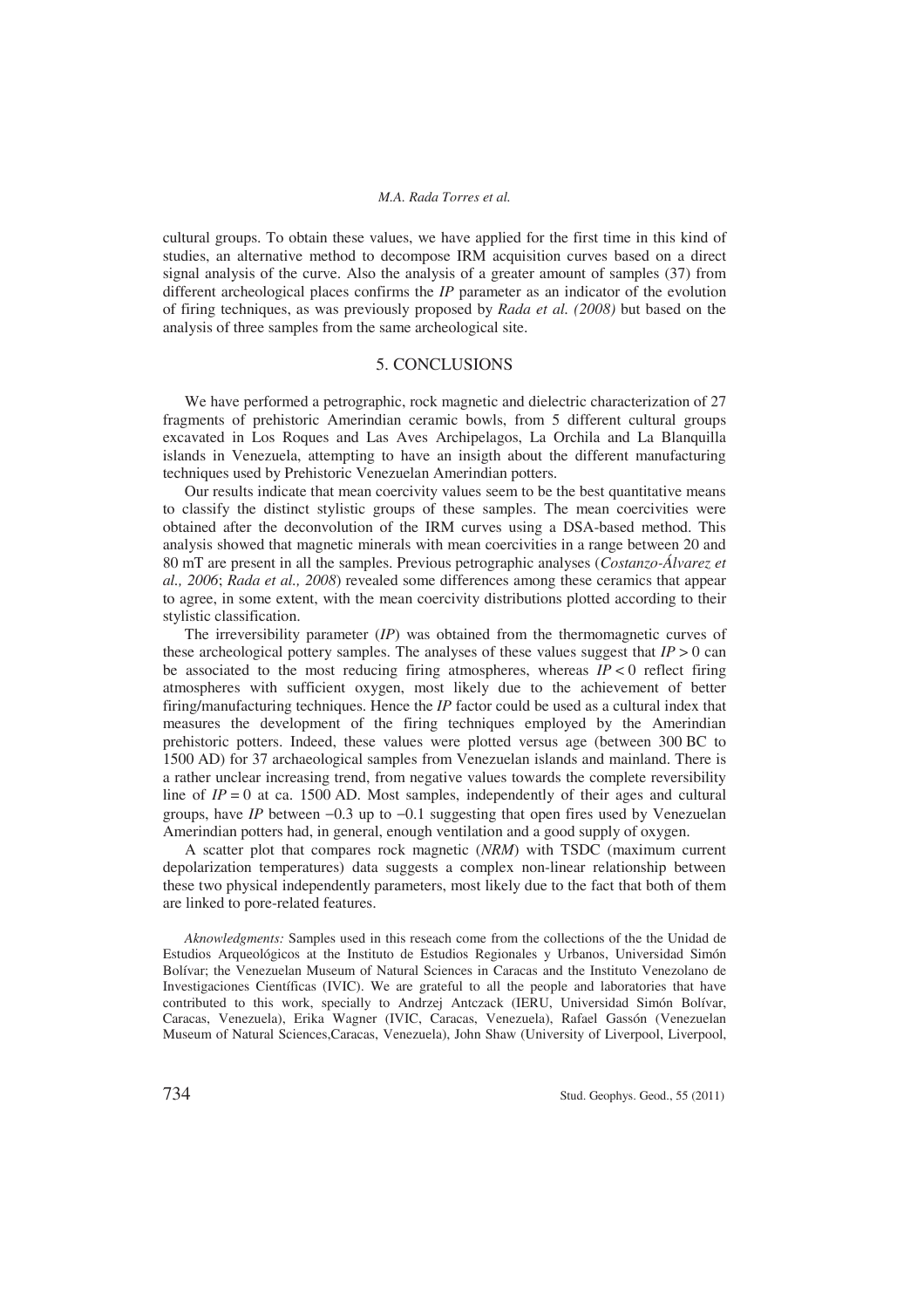#### *Characterization of prehistoric Amerindian potsherds from Venezuela*

UK), David Dunlop (University of Toronto, Toronto, Canada), Wyn Williams, Jennifer Tait and Clare Peters (University of Edinburgh, Edinburgh, Scotland, UK), Germán Bayona and Carolina Ayala (Corporación Geológica ARES, Bogotá, Colombia) and Jaime Urrutia-Fucugauchi (Instituto de Geofísica, UNAM, México D.F., México). This research was partially funded by the Decanato de Investigación y Desarrollo (PPI working fund) and the Dirección de Desarrollo Profesoral, both at the Universidad Simón Bolívar (Caracas,Venezuela) to V. C-A and M.A. and by a LOCTI grant from the Venezuelan Ministry of Cience and Techonology to V. C-A.

#### *References*

- Alcañiz-Monge J., Linares-Solano A. and Rand B., 2002. Mechanism of adsorption of water in carbon micropores as revealed by a study of activated carbon fibres*. J. Phys. Chem. B.*, **106**, 3209-3216.
- Aldana M., Laredo E., Bello A. and Suárez N., 1994. Direct signal analysis applied to the determination of the relaxation parameters from TSDC spectra of polymers. *J. Polym. Sci. Pt. B-Polym. Phys.*, 32, 2197-2206.
- Aldana M., Costanzo-Álvarez V., Gómez L., González C., Díaz M., Silva P. and Rada M., 2011. Identification of magnetic minerals related to hydrocarbon authigenesis in Venezuelan oil fields using an alternative decomposition of isothermal remanence curves. *Stud. Geophys. Geod.*, 55, 343-358.
- Antczak A. and Mackowiak-Antczak M., 1999. La esfera de interacción Valencioide. In: Arroyo M., Blanco L. and Wagner E. (Eds.), *El Arte Prehispánico de Venezuela.* Fundación Galeria de Arte Nacional, Caracas, Venezuela, 136-154 (in Spanish).
- Antczak M. and Antczak A., 2007. *Los Ídolos de las Islas Prometidas: Arqueología prehispánica del Archipiélago de Los Roques*. Editorial Equinoccio Universidad Simón Bolívar, Caracas, Venezuela (in Spanish).
- Beatrice C., Coïsson M., Ferrara E. and Olivetti E.S. 2008. Relevance of magnetic properties for the characterization of burnt clays and archaeological tiles. *Phys. Chem. Earth.*, 33, 458–464.
- Böhnel H., McIntosh G. and Sherwood G., 2002. A parameter characterizing the irreversibility of thermomagnetic curves. *Phys. Chem. Earth.*, **27**, 1305–1309.
- Brandt M. and Costanzo-Álvarez V., 1999. A preliminary archaeomagnetic study of prehistoric Amerindian pottery from Venezuela. *Interciencia*, 24, 293-299.
- Costanzo-Álvarez V., Aldana M., Suárez N., Gago J.L. and Williams W., 1999. Rock magnetic and dielectric characterizations of a formational contact in Cretaceous strata (Eastern Venezuela)*. Phys. Chem. Earth A.*, 24, 763-771.
- Costanzo-Álvarez V., Suárez N., Aldana M., Hernández M. and Campos C., 2006. Preliminary dielectric and rock magnetic results for a set of prehistoric Amerindian pottery samples from different Venezuelan islands. *Earth Planets Space*, **58**, 1423-1431.
- Cruxent J.M. and Rouse I., 1958. *An Archaeological Chronology of Venezuela*. PanAmerican Union Social Science Monographs VI, Washington, D.C.
- Frank B., Frübing P. and Pissis P., 1996. Water sorption and thermally stimulated depolarization currents in nylon-6. *J. Polym. Sci. Pt. B-Polym. Phys.*, **34**, 1853–1960.